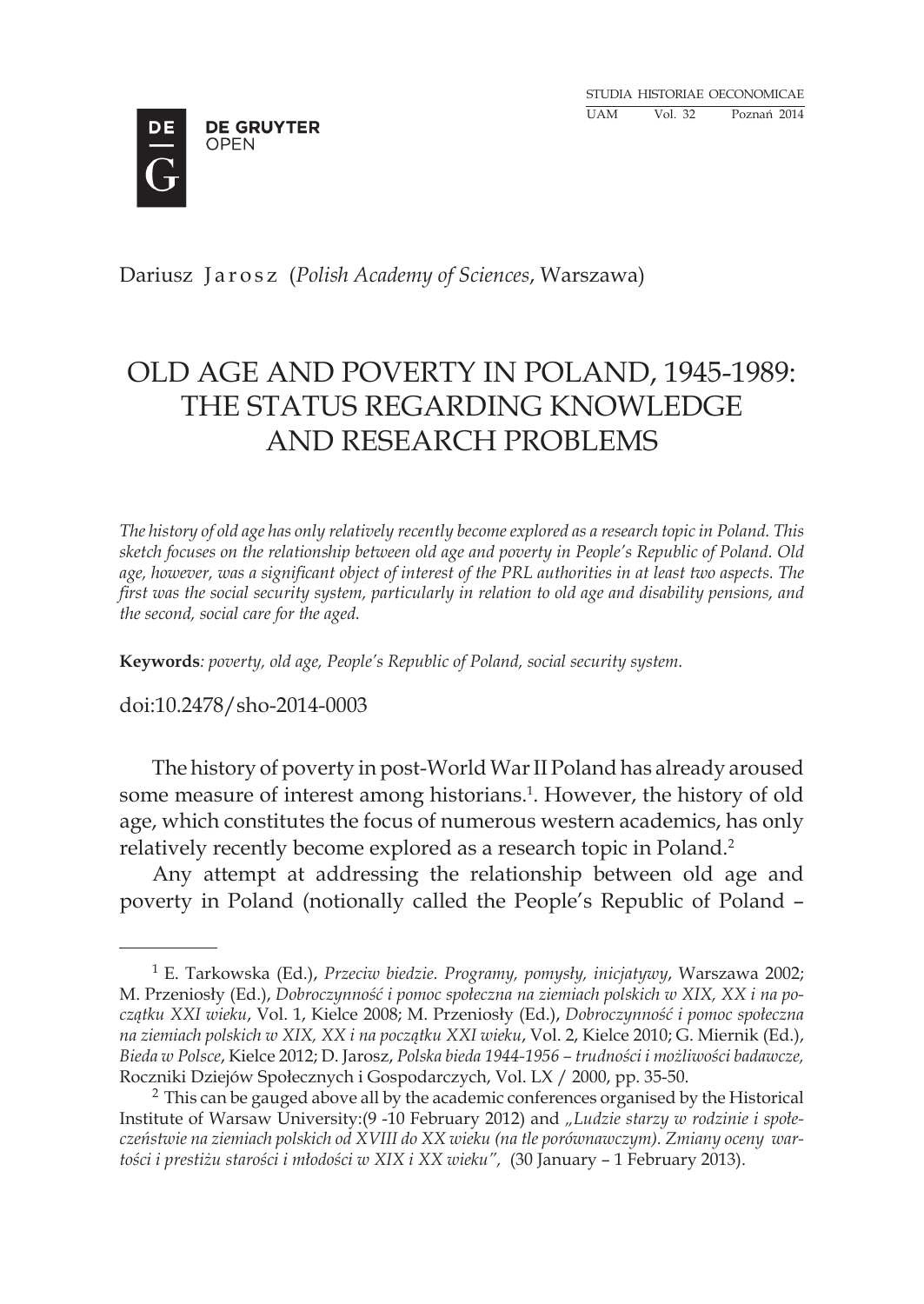PRL) encounters obstacles, chief of which is a lack of historical studies. Comprehensive sociological research into PRL senior citizens were also none too frequent. Such a research project was carried out for the first time in the PRL by a team supervised by Jerzy Piotrowski around the end of 1967.3 In the later period, such studies were of a much smaller scale and usually addressed a limited number of issues.<sup>4</sup>

Old age, however, was a significant object of interest of the PRL authorities in at least two aspects. *The first was the social security system, particularly in relation to old age and disability pensions, and the second, social care for the aged.* It was especially this first aspect that generated numerous expert surveys, analyses, reports, whose number typically increased in periods preceding the introduction of successive benefits and changes in the national insurance system. For this reason, both in published studies and unpublished source materials produced by state institutions and the governing party, much interesting information can be found on the material situation of those drawing retirement and disability pensions. But can conclusions be drawn on the poverty of elderly people on the basis of these sources? Caution in this respect should stem above all from the fact that the relationship between old age and the status of an old age or disability pensioner was subject to significant changes. Beginning from the end of the 1970s, the age of people entitled to retirement and disability benefits was sharply reduced, due to the amended rules on early retirement; in 1984, the percentage indicator for female pensioners under sixty years of age came to over 30%, and for men of up to 64 years of age, it was 44.4%. (A further rise in the group of "young pensioners" was caused by the rules reducing the retirement age for miners and those employed in so-called special conditions)<sup>5</sup>.

Moreover, according to what has been established by specialists engaged in analysing PRL social security arrangements, up to the mid-1970s elderly people embraced by the pension system were in the minority; but what went unmentioned was that the level of benefits as a rule did not give those beneficiaries a basis for material survival. Estimates show that, in 1960, about 37% of the population drew pensions of one sort or another; in 1970, this figure rose to 40%; in 1978, about 50% of this group were

<sup>3</sup> J. Piotrowski *et al* [in:] *Miejsce człowieka starego w rodzinie i społeczeństwie*, Warszawa 1973.

<sup>4</sup> Their repetition in comparable scope to those of the 1960s occurred only after the political transformations of 1989; B. Synak (Ed.), *Polska starość,* Gdańsk 2003.

<sup>5</sup> W. Muszalski, *Zatrudnienie a ubezpieczenie społeczne*, Warszawa 1992, pp. 150-151.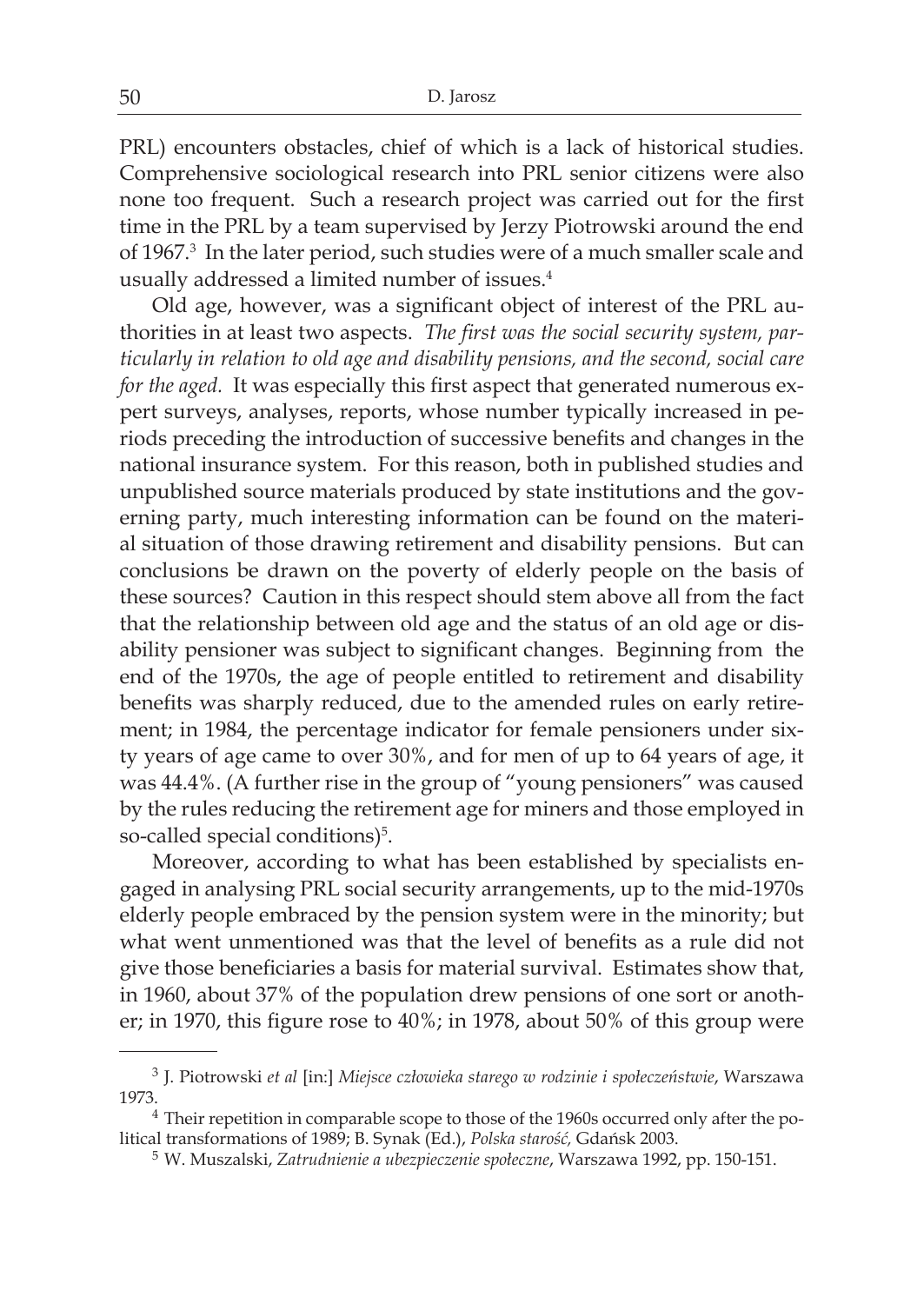of a "post-productive" (i.e. retirement) age<sup>6</sup> (and 27% of the population of that age maintained itself through paid work). Michał Winiewski maintains that towards the end of 1980, pensions were being drawn by nearly 60% of those classified as belonging to this (post-productive age) group.<sup>7</sup> Sample research of the Central Statistical Office (GUS) of 1989, embracing people of sixty and above (hence a category defined otherwise than that in the earlier quoted research studies) showed on the other hand that 54.8% of them maintained themselves out of their old age pensions and 25% out of disability pensions. (In 1985 in similar studies, the corresponding figures were 50.4% and 25.3%); and in these overall figures, 11% maintained themselves from their agricultural old age pensions, and 17.5% from their own work (of whom 12.4% had their own individual farms).<sup>8</sup>

The reason that most of the elderly relied on the social security system by the 1980s was because farmers were drawing disability pensions and more people were living longer. Insofar as in 1963 this group of beneficiaries accounted for 0.01% of the total rural population of a post-productive age, by 1982 it has risen to 28.9%, and in 1989 it stood at 62.8%.<sup>9</sup>

However, the reservations stemming from the facts established above do not signify that the search for interdependence between old age and poverty or, more broadly, the material situation of individuals, should not take into account the categories of old age and disability pensioners. In line with the universalisation of social security, most old people were part of the system. With due regard to these reservations, they can constitute an important supplement to direct research on the topic of the elderly.

The status of research, thus characterised, means that the scope of poverty affecting senior citizens in PRL cannot be restricted to what was established by sociologists, statisticians or social policy specialists. Otherwise it would be impossible to establish any reliable data for the period between 1945 and 1956 when virtually no such analyses were made. In this way we would also not learn much about the daily life of old people and about the emotions their material environment evoked.

The opportunity to comment on these topics is given by research into little known archival materials of an official character and personal docu-

 $6$  Women – 60 and above, men – 65 and above.

<sup>7</sup> L. Mackiewicz-Golnik, *Powszechne ubezpieczenie emerytalne. Aspekty ekonomiczne i problemy finansowania*, Warszawa 1983, pp. 23-25.

<sup>8</sup> *Sytuacja bytowa ludzi starszych w 1989*, Warszawa 1990, p. 1 i n.

<sup>9</sup> J. Łopato, *Społeczna kwestia ludzi starych na wsi*, [in:] B. Rysz-Kowalczyk: *Społeczne kwestie starości. Wybór i opracowanie*, Warszawa 1991, table. 6, p. 52.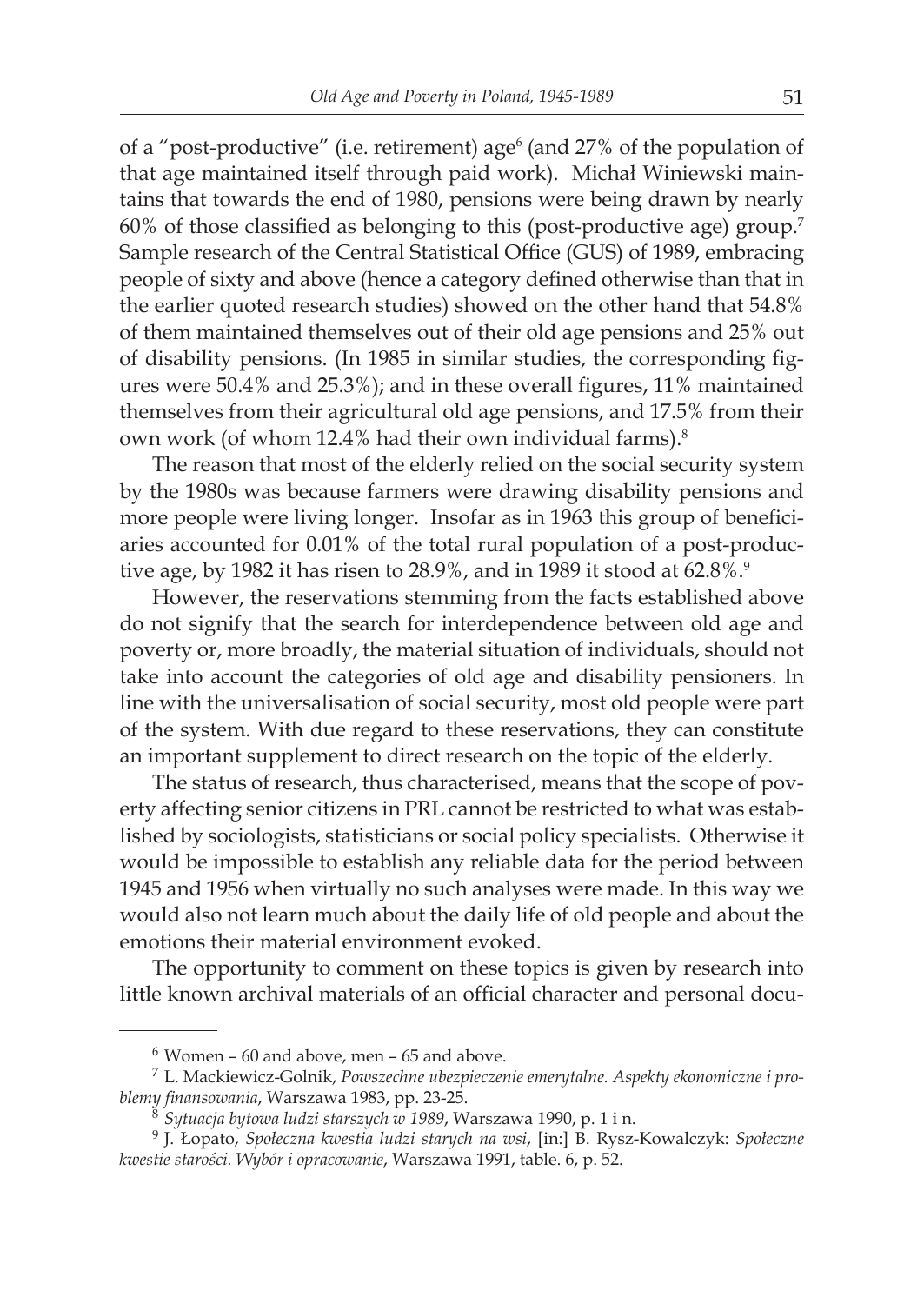ments – letters and complaints sent to various state and party authorities. Although the latter, due to their specific character, demand a rigorous critical approach so as to shield against the allegation of viewing matters according to today's standards; at the same time it often gives the unique chance of a close "eye-witness", grass-roots encounter with an historical micro-world. For the same reasons, an analysis of press reports and commentaries also proved fruitful.

The character of the sources utilised has found expression in the structure of this study which I have adopted. Its first part attempts to resolve the issue posed in the title with the use of quantitative indicators, i.e. primarily the results of the earlier mentioned research studies, enhanced at times by numerical data discovered in the course of my archival inquiries. The second part is an attempt at a micro-history of poverty of old aged people in PRL, based mainly on personal documents.

### OLD AGE AND POVERTY: QUATITATIVE MEASURES

Before fixing the basic facts of indigence among old people, it seems essential to point out that, as a rule, this group continually increased in number in post-war Poland. The percentage indicators for people aged 60 and above in 1948 was 8.8, in 1950 – 8.2 (this exceptional drop stemmed from post-war compensatory demographic processes), in 1960 – 9.6, in 1970 – 12.9, in 1980 – 13.3 and in 1990 – 16.6.10 The aging process of Polish society occurred at different rates in rural and urban areas: insofar as in 1950 over 854.000 of those aged 65 and above lived in rural areas, i.e. 5.4% of the total rural population, in 1987 these indicators stood at 11.4% or 1 689 000 people. For urban areas, the corresponding indicators were the following: in 1950 – 5.0% or 463 000, and in 1987 – 8.4% or 1.937.000.<sup>11</sup> As can be deduced from the figures, with the passage of time, old age in Poland was becoming a dominant phenomenon in towns. This stemmed

<sup>10</sup> R. Synyka (Ed.), *Polska starość. Praca zbiorowa*, Gdańsk 2003, p. 12, table 1.1; *Rocznik Demograficzny 1967-1968*, Warszawa 1969, pp. 74-75, table 15; *Rocznik Statystyczny 1957*, Warszawa 1957, p. 20, table 12; *Rocznik Demograficzny 1945-1968*, Warszawa, 1968, pp. 54- 55, table 14-15; *Rocznik Statystyczny 1950*, Warszawa 1951, p. 17, table 7; *Rocznik Statystyczny 1947*, Warszawa 1947, p. 19, tables 6 and 7.

<sup>11</sup> J. Łopato, *Społeczna kwestia ludzi starych na wsi*, [in:] B. Rysz-Kowalczyl (Ed.), *Społeczne kwestie starości. Wybór i opracowanie*, Warszawa 1991, p. 40, table 1.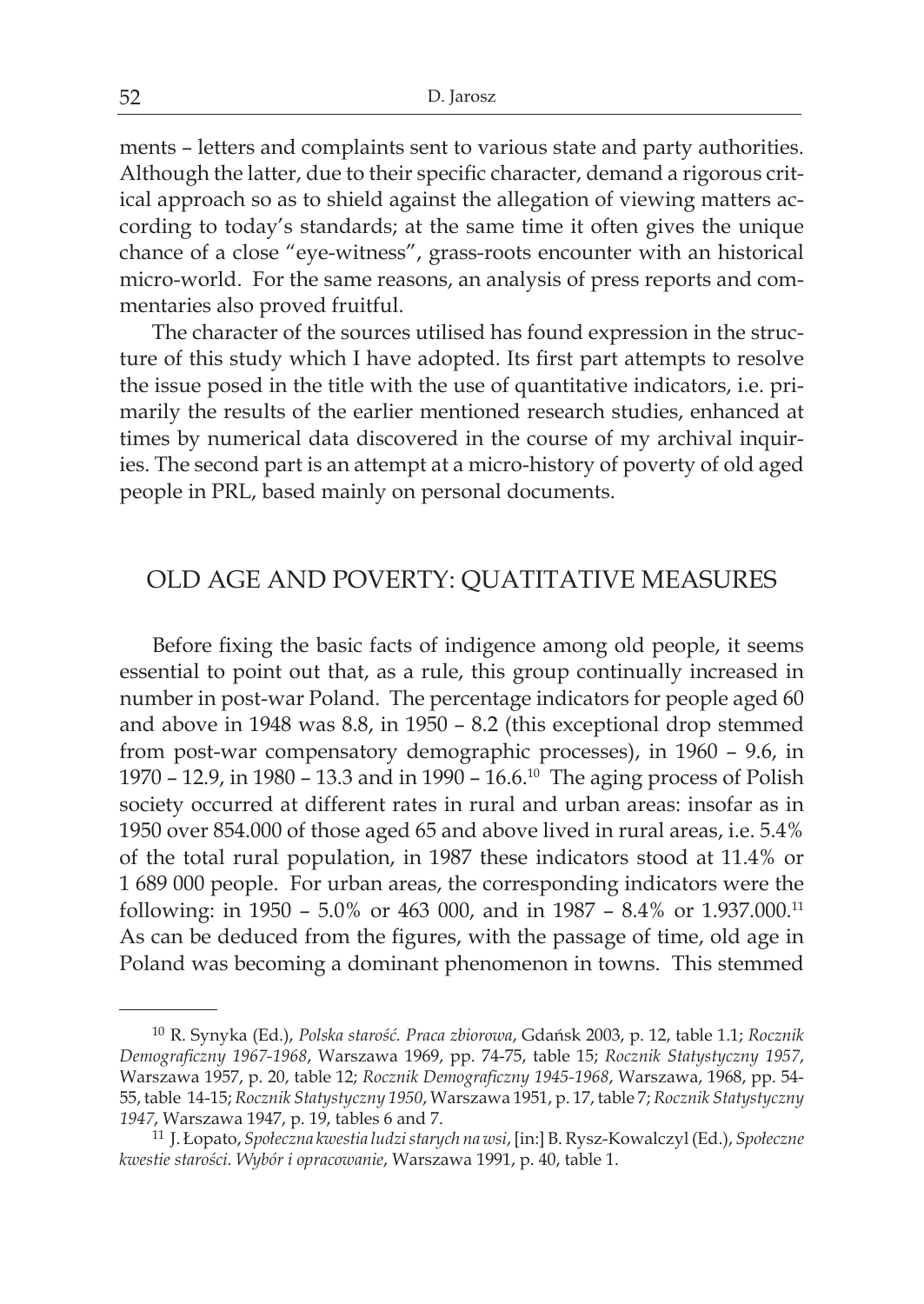from a number of factors of a socio-political and economic nature, above all from the mass migration to towns. Up to the 1970s, migrants "rejuvenated" urban populations; later, upon reaching retirement age, they impacted on its aging. Between 1950 and 1985, the number of people 60 and above almost quadrupled in towns (from 0.6 m. to 2.4 m.), while in the countryside the increase was not quite double (from 1.1 m. to 2.1 m.). This did not affect the durability of the trend according to which the age indicator (the ratio of elderly to the overall population) was throughout this whole period lower in urban than in rural areas, and as the years went by, this gap widened.12In demographic terms, post-war resettlement processes also resulted in the lowest number of elderly in the so-called Regained Territories. Conversely, the agrarian provinces of eastern Poland had the highest.<sup>13</sup>

Finally, it is worth mentioning that old age in PRL was above all a female experience. In 1990, people of 65 and older constituted 12.2% of the entire population, but for the female population as such this indicator stood at 14.7%, while for men it was 9.6%.14

What is known about the situation of this ever increasing social group? What proportion of elderly people in PRL suffered poverty? For the 1940s and 1950s, as already mentioned, we have no research findings on this topic, apart from one survey carried out in 1948 by the Polish Institute of Social Services in Łódź with the active participation of the Faculty of Social Policy and Social Legislation of Łódź University in Warsaw (carried out in the Ochota district of Warsaw, which was based in 457 interviews) and Łódź (Chojny district – 530 interviews). The surveys also encompassed disability pensioners as well as people drawing so-called provisions (benefits) since before the war. (For the avoidance of complications both categories are referred to as disability pensioners). Most of them were elderly people.

They ascertained that the situation of those living alone was particularly difficult, even dramatic: "Their level of subsistence corresponds to that

<sup>12</sup> W. Kondrat, *Demograficzne aspekty starzenia się ludności Polski*, in B. Wójcik (Ed.), *Warunki życia i problemy ludzi starych*, Warszawa 1986, p. 148.

<sup>13</sup> R. Rybiński, *Ziemie Zachodnie i Północne w półwieczu 1945–1995*, Toruń 1997, pp. 35- 43; GUS, *Departament Badań Demograficznych i Społecznych, Sytuacja ludzi starszych, kwiecień 1982*, p. 19; W. Kondrat, op. cit., p. 143; L. Frąckiewicz, *Karta praw człowieka starego*, Warszawa 1985, pp. 26-27; J. Łopato, *Społeczna kwestia ludzi starych na wsi*, [in:] B. Rysz-Kowalczyk (Ed.), *Społeczne kwestie starości. Wybór i opracowanie*, Warszawa 1991, p. 44, table 3.

<sup>14</sup> *Polska starość*..., p. 12, table 1.1.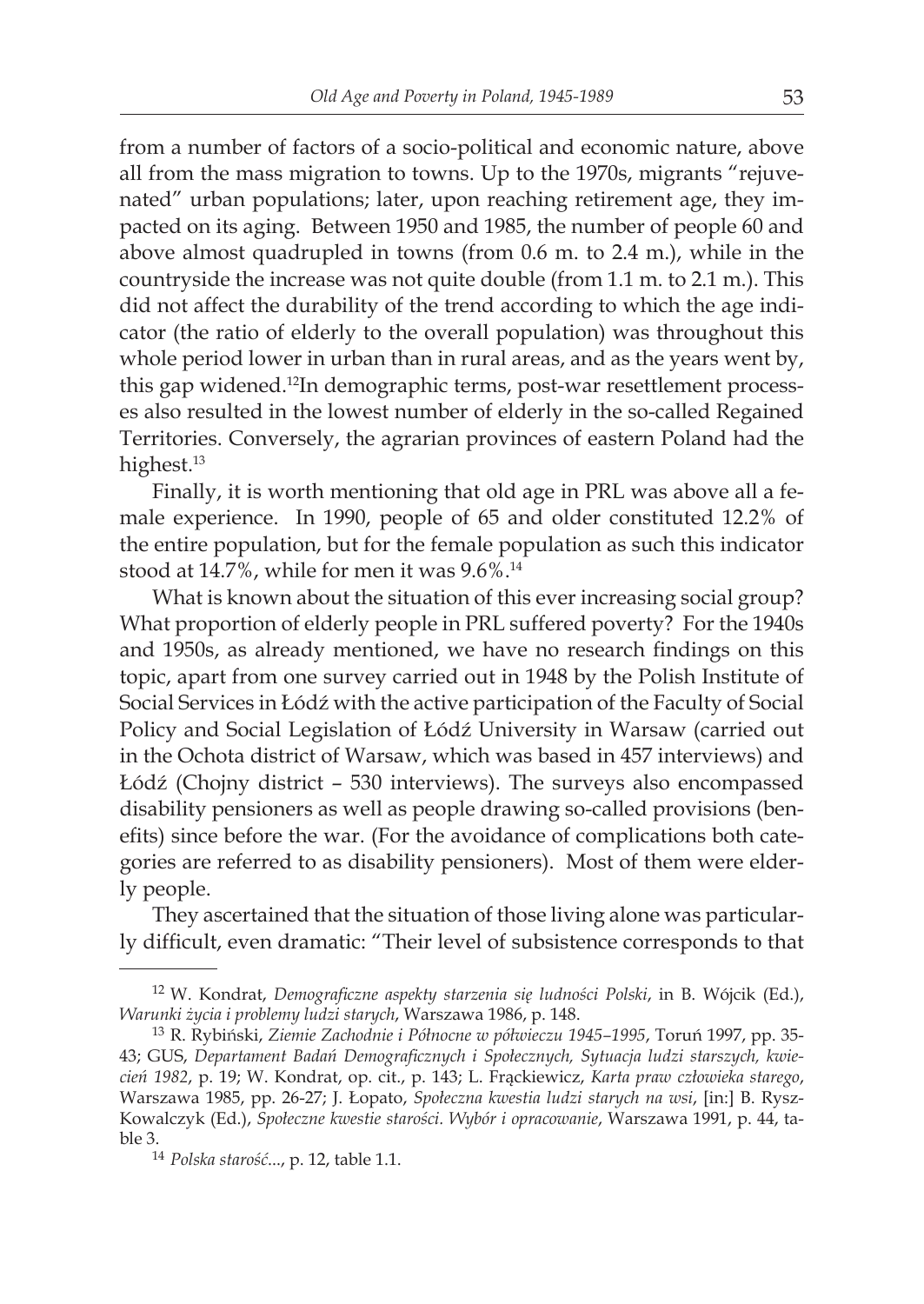of a vegetative existence with their exceptionally meagre nutrition failing to satisfy their most basic needs. The situation of these individuals is not improving much when – as was the case in Łódź – they have their own houses and when a couple on disability pensions live together. People ill, handicapped or crippled and in need of full-time care also belong to this particularly disadvantaged group. The so-called supplement that some disabled receive does not begin to meet their increased needs."<sup>15</sup> Due to poverty, the considerable majority of the elderly people included in the research – men (invalids on disability pensions) – maintained themselves by gainful employment even after their 70th birthday (Warsaw 61.9%, Łódź – 64.1%) and usually continued in the occupations they had up to retirement. A similar tendency occurred among women, but wage earning by those over 70 was rare. Most of those women changed their occupation, transferring to lighter and irregular occupations, *ad hoc* trades or part-time employment.<sup>16</sup>

 The comprehensive research into the material situation of elderly people (aged 65 and above) carried out around the beginning of 1967, as already mentioned, established that 48% had a farmstead as their source of income, and 45% drew pension benefits. As a group, they had four main sources of income: disability pensions (42%), income from a farm (40%), help from children (7%), and income from work other than on the farm (7%). Among the population not tied down to farmsteads, the dominant positions (71%) were taken by disability pensions followed by income from labour (11%) and help from children (10%). In the agricultural community, income from farming was the main source of income for 84% of its members; for 8% it was their disability or retirement pensions, and for 4% it was help from children. One in five of the respondents declared income from two sources, and one in a hundred from three or more sources. Low disability and retirement pension rates ensured that they were not the exclusive – and in many cases not even the main – sources of income for pensioners: 33% of these beneficiaries had other revenue streams in addition to their pensions. These other sources were chiefly help from children, income from their farmsteads and from their own labour other than on the farm.

<sup>15</sup> W. Szubert, *Badania nad społeczną rolą rent ubezpieczeniowych*, Studia i materiały z historii ubezpieczeń społecznych w Polsce, Vol. 3 / 1985, p. 106.

<sup>16</sup> W. Szubert, *Niektóre zagadnienia rent starczych w świetle badań z 1948 r*., Przegląd Ubezpieczeń Społecznych, no. 4 / 1950, pp. 36-40.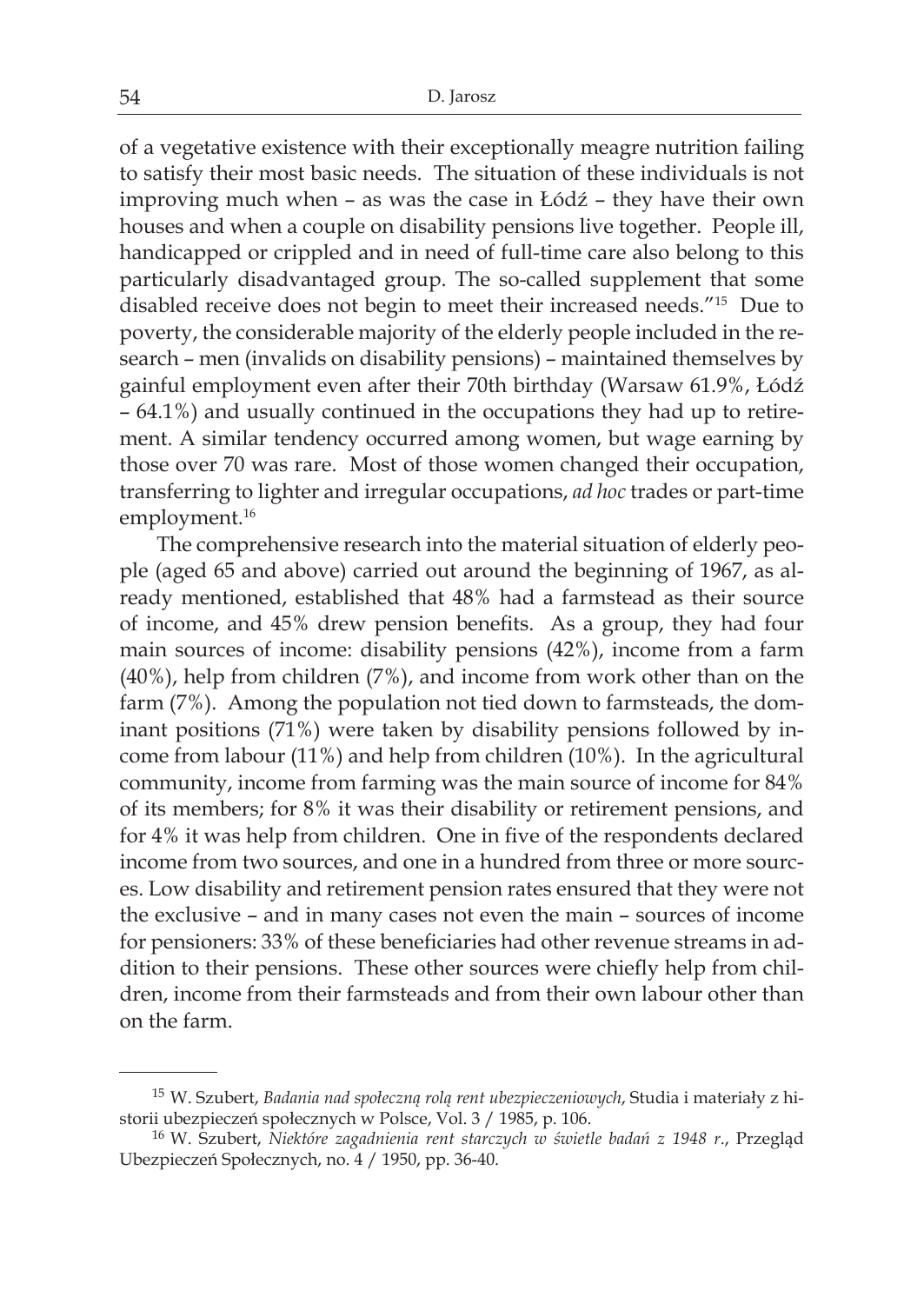The quoted research findings revealed a worrying phenomenon, namely the existence of a sizeable group of elderly people without any monetary income (13%) of indeterminate income (20%). They confirmed the rule (about which researchers into the material situation of old age pensioners in PRL also wrote) of the decline in income of respondents as they aged.17

In 1979, GUS, together with the Institute of Social Economy (IGS), analysed over 1000 urban residents of "post-production" age – women (60+) and men (65+). It turned out that, for three quarters of them, the basic means of survival was one's own disability or old age pension; one eighth was supported by their spouses (usually women by men on disability or old age pension). In total, about 90% were persons dependent on income from one type of pension or another. Only 5% drew their main source of income from work, and 17% admitted that they had some additional occupation. An analysis of household income of older people on a per capita basis revealed that every twenty-fifth household had such low income that it did not even cover the "biological minimum". In another researched group, 45% of respondents found themselves below the social minimum. The material situation of nearly half of the elderly people analysed was thus difficult and, with that, clearly worse among persons kept by their spouses (low supplements for non-working wives) or by other household members.18

Some significant information about the household budgets of elderly people was gleaned from GUS research. Chronologically, the last of these was carried out in 1988, before the change of the political regime. It revealed that 8% of elderly people belonged to the group of low income households (up to 22 000 zlotys per month); in 1985 a similar indicator (income criteria – up to 6000 zlotys per month) came to 20.1%. Income achieved by married couples working together with their grandchildren (32.2%) and elderly people kept by their husbands or wives (19.9%) or by their children (14.3%) and older people from peasant households (11.2%) was particularly low.19

This less than optimistic picture is confirmed by research concerning the so-called social minimum of old age and disability pensioner households.

<sup>17</sup> J. Nadolski, *Sytuacja materialna ludzi starszych*, [in:] J. Piotrowski et al., op. cit., pp. 314-333.

<sup>18</sup> A. Tymowski, *Sytuacja materialna*, in: *Sytuacja życiowa osób starszych*, GUS Zakład Badań Statystyczno-Ekonomicznych, vol. 127, Warszawa 1982, pp. 61-62.

<sup>19</sup> *Sytuacja bytowa*…, p. XXVI.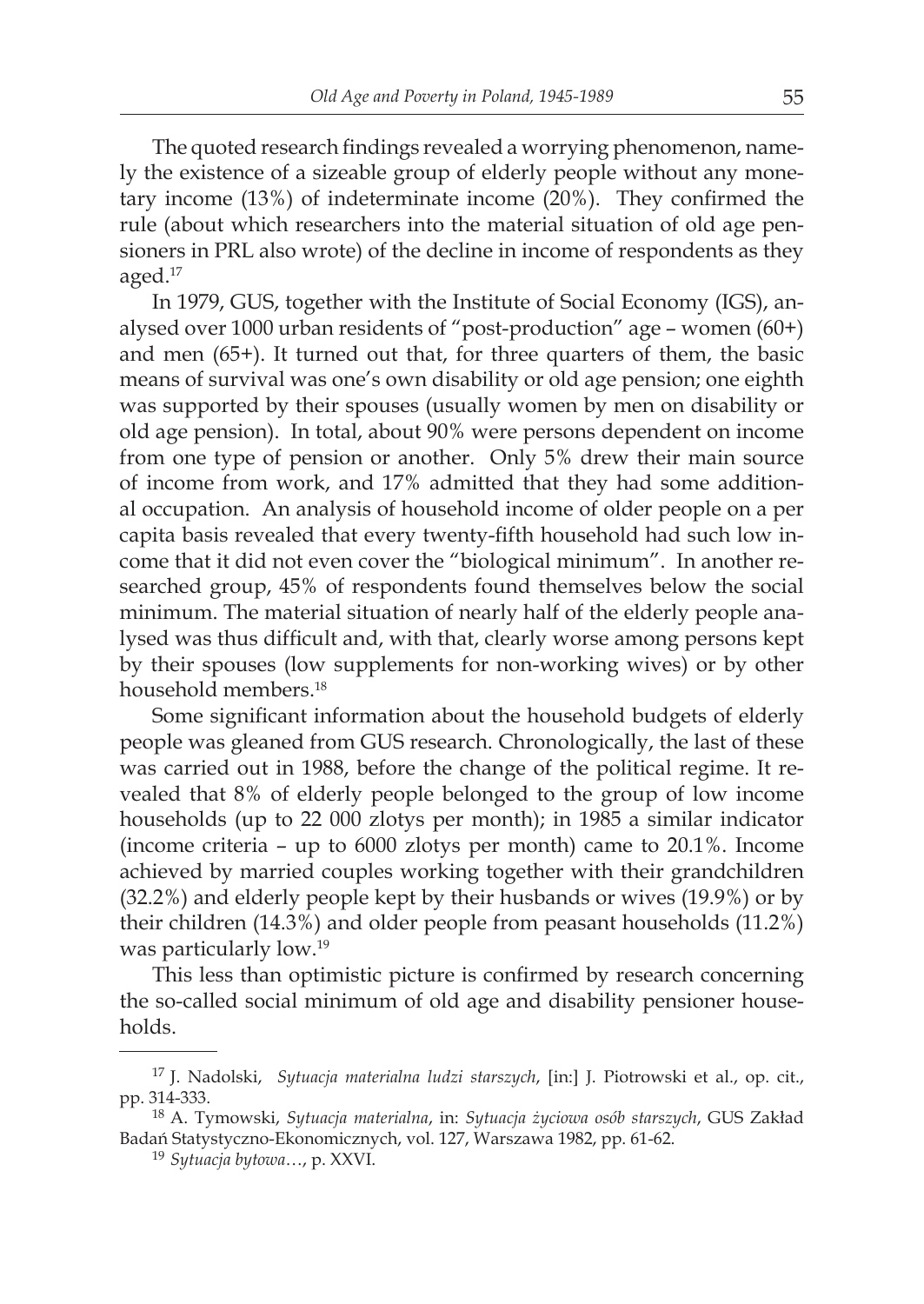According to Andrzej Tymowski's findings, still back in 1966, over 70% of the old age pensions did not cover the social minimum as calculated for that year. Some improvement in this regard was noted after the pension system reform in 1968. This meant that at the beginning of the 1970s, when a huge number of people retired at the time – nine out of ten had it awarded at a level guaranteeing them satisfaction of their basic needs, but only one in five old age pensioners of 1958 and earlier had benefits exceeding the social minimum level of 1970.<sup>20</sup>

According to Michał Winiewski's research in 1975, nearly two thirds of those on retirement or disability pensions were in receipt of benefits below the existential social minimum. What made the situation even worse was the fact that a significant number of people – though impossible to establish with precision – supported another person out of such low pensions. It was in their families – apart from large families and single-parent families, as well as victims of fate - that poverty was concentrated.<sup>21</sup>

Other research estimates put the indicator of old age and disability pensioners with inadequate regular income in 1975 at 54.6%, in 1980 at 38.8%, in 1982 at 40.6%, and in 1983 at 59.3%. The corresponding indicators for working people were the following: 16.4%, 13.8%, 26.9% and 32%.22

A detailed listing of people on low income in various households in 1980-1989, in percentages, is given in Table 1; the figures are based on GUS statistics compiled by reference to the sample households used in analysing family budgets.

As can be seen, the indicators for old age and disability pensioner households fluctuated regarding per capita income below the social minimum, but in the years 1981-1986 it amounted to at least 23% of their total number. The quoted research studies clearly show that the bottom of the trough during the crisis, in terms of income in the final decade of PRL, came in 1983.

What is important to underscore is that during the years 1981-1985, the household income of those on retirement or disability pensions was not

<sup>20</sup> A. Tymowski, *Minimum socjalne. Metodyka i próba określenia*, Warszawa 1973, pp. 95- 97.

<sup>21</sup> L. Frąckiewicz, *Karta praw…,* pp. 90-91; H. Balicka-Kozłowska, *Sytuacja życiowa i potrzeby ludności starszej*, Instytut Pracy i Spraw Socjalnych. Studia i materiały, vol. 7, Warszawa 1979, pp. 20-22.

<sup>22</sup> L. Deniszczuk, *Minimum socjalne i minimum kryzysowe a warunki życia rodzin robotniczych*, [in:] P. Wójcik (Ed.), *Warunki bytu robotników*, Warszawa 1984, p. 221; B. Szopa, *Podział dochodów a poziom życia ludności (na przykładzie Polski)*, Kraków 1994, p. 73, table 12.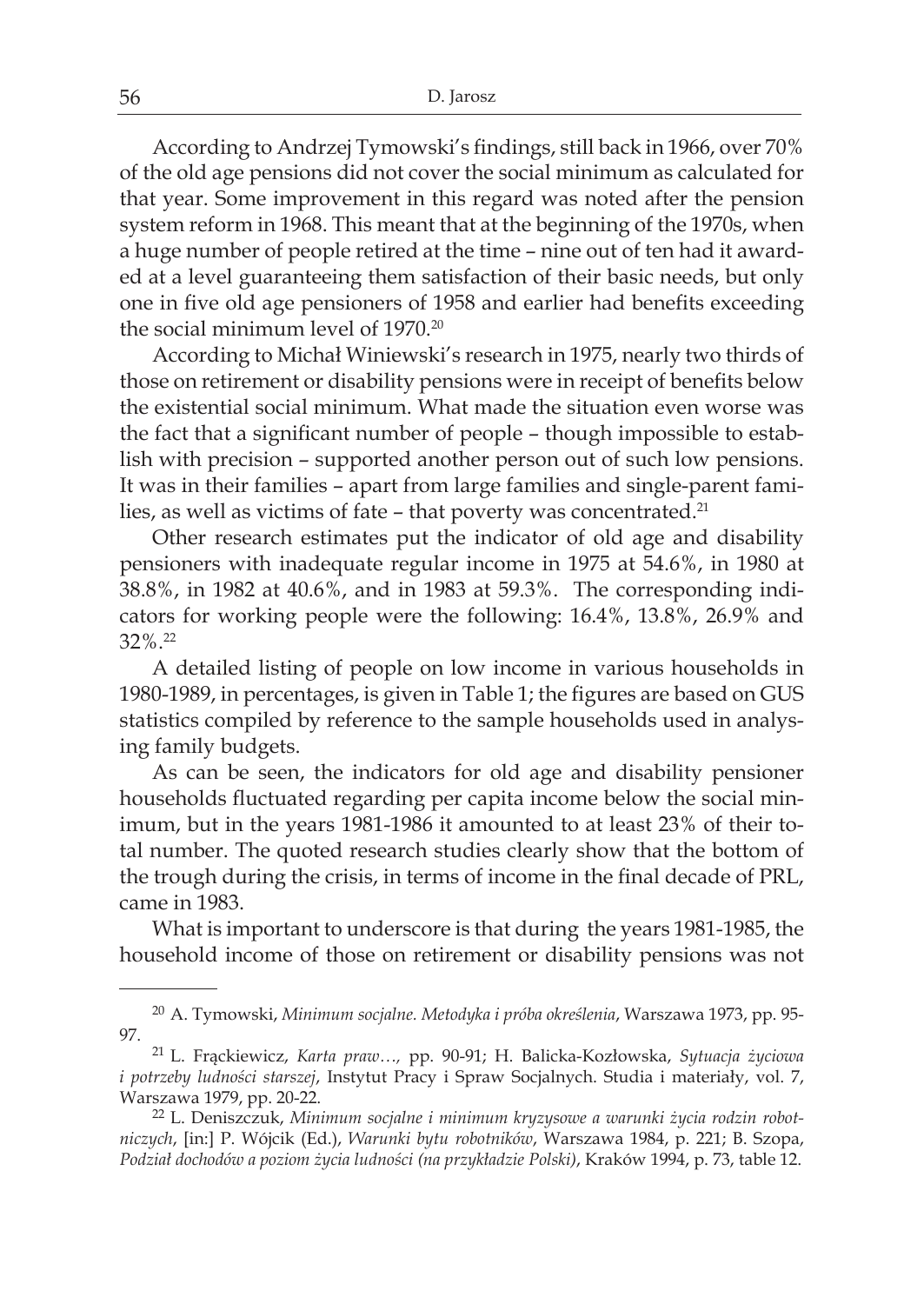| Year | Low in-<br>come in<br>$'000s$ zlo-<br>tys | Households |         |                      |          |                                                |  |
|------|-------------------------------------------|------------|---------|----------------------|----------|------------------------------------------------|--|
|      |                                           | Total      | Workers | Worker-<br>peasants- | Peasants | Old age<br>and disa-<br>bility pen-<br>sioners |  |
| 1980 | 2.0                                       | ٠          | 15.8    | 30.2                 | 33.3     | 30.6                                           |  |
| 1981 | 2.5                                       | 14.2       | 10.6    | 16.4                 | 16.9     | 23.3                                           |  |
| 1982 | 5.0                                       | 20.0       | 16.8    | 22.1                 | 21.7     | 27.7                                           |  |
| 1983 | 6.0                                       | 27.2       | 22.3    | 25.0                 | 31.9     | 40.9                                           |  |
| 1984 | 7.0                                       | 24.4       | 19.6    | 23.7                 | 33.0     | 37.7                                           |  |
| 1985 | 8.0                                       | 22.6       | 18.5    | 21.1                 | 30.3     | 34.9                                           |  |
| 1986 | 9.5                                       | 21,3       | 17.9    | 20.6                 | 29.8     | 29.9                                           |  |
| 1987 | 12.0                                      | 25.3       | 24.1    | 23.9                 | 31.9     | 26.9                                           |  |
| 1988 | 20.0                                      | 20.0       | 17.9    | 16.6                 | 24.9     | 28.4                                           |  |
| 1989 | 70.0                                      | 16.3       | 13.7    | 12.3                 | 22.3     | 26.4                                           |  |

Table 1. Proportion of people of low per capita income according to type of household in Poland in 1980-1989

Source: B. Szopa, *Podział dochodów a poziom życia ludności (na przykładzie Polski)*, Kraków 1994, p. 74, tab. 13; J. Kordos, *Pomiar ubóstwa w Polsce*, Wiadomości Statystyczne, no. 11 / 1991, p. 4; H. Góralska, *Sytuacja materialna emerytów i rencistów w latach osiemdziesiątych*, [in:] P. Wójcik (Ed.), *Warunki życia i problemy ludzi starych*, Warszawa 1986, pp. 391-395; Archiwum Akt nowych (further: AAN), Komitet Centralny Polskiej Zjednoczonej Partii Robotniczej (further: KC PZPR), Wydział Polityki Społeczno-Ekonomicznej LXX/133, Stanowisko Komisji Polityki Społecznej i Ochrony Zdrowia KC PZPR do opracowania pt. "Warunki życia ludności w latach 1981-1986", Warszawa 21 May 1987, k. 157; *Zróżnicowanie dochodów kosztów utrzymania i spożycia w 1980 r.*, Warszawa 1981, p. 27; *Warunki życia ludności w latach 1981-1985*, Warszawa 1986, pp. 32-33.

only lower than that of workers, but, as a rule, the gap between them was widening ever more. In 1981, the income of the former was 80% of the income of the latter; in 1982, it was 84.5% (which was linked with the award of compensation for price rises in food, fuel and energy from 1 February 1982); in 1983, it was 80.2%; in 1984 – 79.1%; and in 1985 – 78.6%.<sup>23</sup>

<sup>23</sup> H. Góralska, *Sytuacja materialna emerytów…* , pp. 391-395. According to Lidia Beskid's estimates (see: *Ekonomiczny i społeczny wymiar przemian warunków życia w latach 1980-1985*, in collective work: L. Beskid, ed., *Warunki i sposób życia – zachowania przystosowawcze w kryzysie*, Warszawa 1989, p. 40), per capita income in old age and disability pensioner households in 1973 was 88% of the income of blue collar workers, in 1975 – it was 83%, in 1978 – 87%, 1980 – 90%, 1981 – 86%, 1982 – 89%, 1983 – 84%, 1984-84% and in 1985  $-84%$ .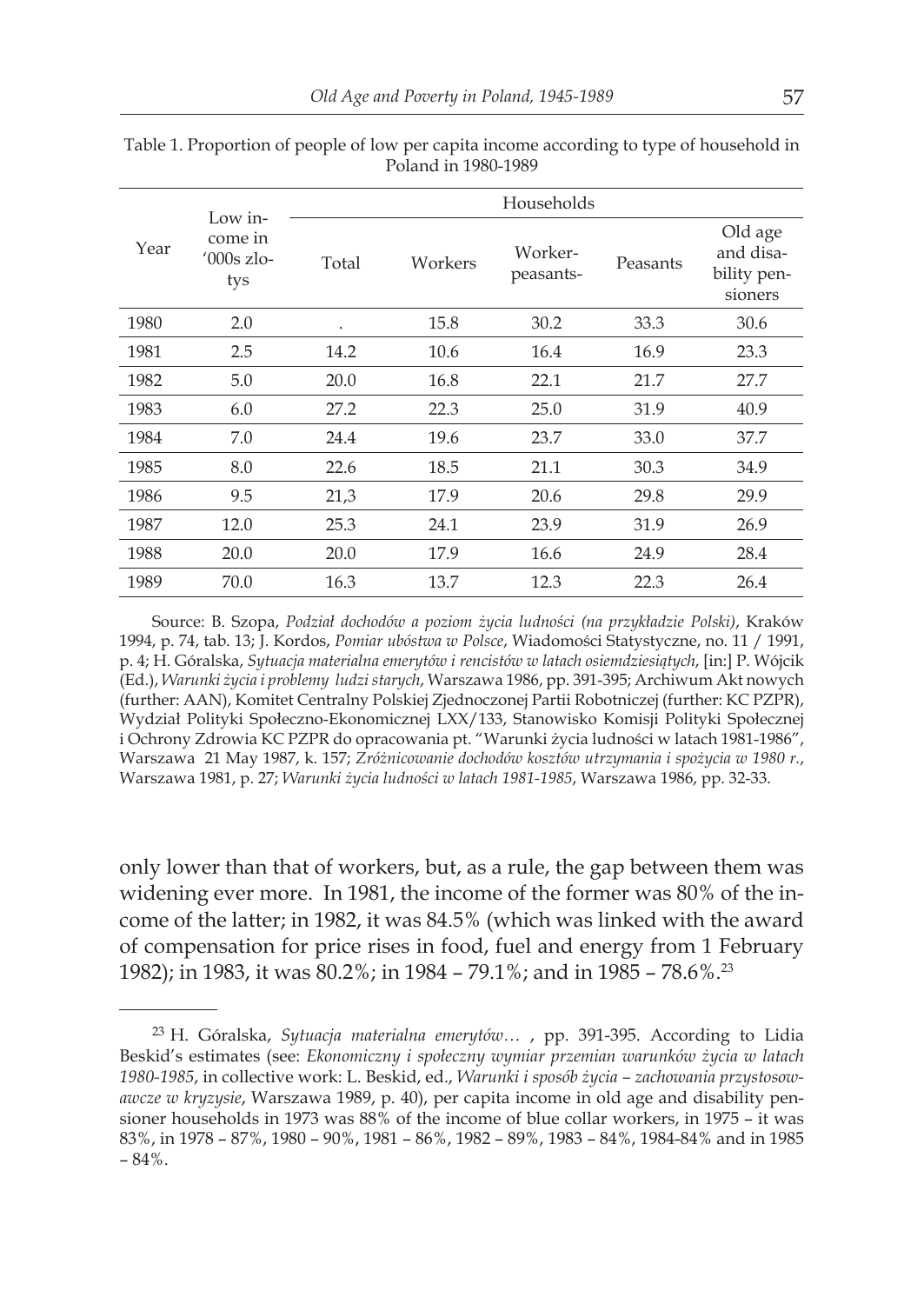The material situation conditioned primarily the structure of expenses of senior citizens during PRL. Research carried out by GUS at the end of 1971 into the household budgets of old age and disability pensioners showed that, on average, 56.7% of income was spent on food, 10% was allocated to expenses associated with furnishing and maintaining one's accommodation in good repair, 9.6% was spent on clothes and footwear, 6.6% went on lighting and heating, 5.7% on culture, education, sport, tourism and leisure, and 4.2% on personal hygiene and health protection. In the lowest income bracket, expenditure on food accounted for 65% of the total income.<sup>24</sup>

Improvement in the material condition of society as such, including that of old age and disability pensioners, during the Gierek era, also found expression in the structure of expenditure in the years that followed. Limiting ourselves to only the most important food items, as researched by GUS, it can be established that expenditure on food in this group of households in 1974-1975 came to 52-53%, while in workers' households it was 34-36%, in peasant households – 41-45%, and in worker-peasant households –  $38-40\%$ .<sup>25</sup>

This positive tendency broke down in the 1980s. Still in 1981, expenditure on food in disabled and old age pensioner households accounted for 47.8% of the household budget, as compared to 36.5% in workers' households and 42% in worker-peasant households.<sup>26</sup> However, in 1982, in disabled and old age pensioner households it rose to 57.3%, in 1983 – to 54.4%, in 1984 – to 55.1%, and in 1985 it dropped to 54.8%; the corresponding indicators for workers' households were: in 1982 – 50.8%, 1983 – 42.5%, 1984 – 42.9%, 1985 – 42.7%.27 A declining trend in consumption, towards a po-

<sup>24</sup> *Budżety domowe rodzin emerytów i rencistów w roku 1971/72*, Warszawa, June 1973, pp. 15-16.

<sup>25</sup> *Zróżnicowanie wydatków konsumpcyjnych gospodarstw domowych w grupach społecznozawodowych w latach 1974-1975. Z Prac Zakładu Badan Statystyczno-Ekonomicznych*, vol. 103, Warszawa 1978.

<sup>26</sup> L. Frąckiewicz, *Karta praw…,* p. 91.

<sup>27</sup> H. Góralska, *Sytuacja materialna emerytów…*, p. 397 *et seq*. Bogumiła Szopa presented a slightly different picture though generally in agreement regarding these tendencies in *Podział dochodów a poziom życia ludności (na przykładzie Polski)*, Kraków 1994, p. 58, table 9. In her estimation, the percentage of expenditure on food, in 1988, among old age and disability pensioner households totalled 48,0%, while in blue collar households it was 38.1% and in peasant households, 39%; in 1989, the corresponding indicators were 58.7%, 45.8% and 45.3%. Similar proportions in expenditure out of current income in 1988-1989 were revealed by the research of Zofia Zarzycka and Jan Więcek, *Przemiany w konsumpcji gospo-*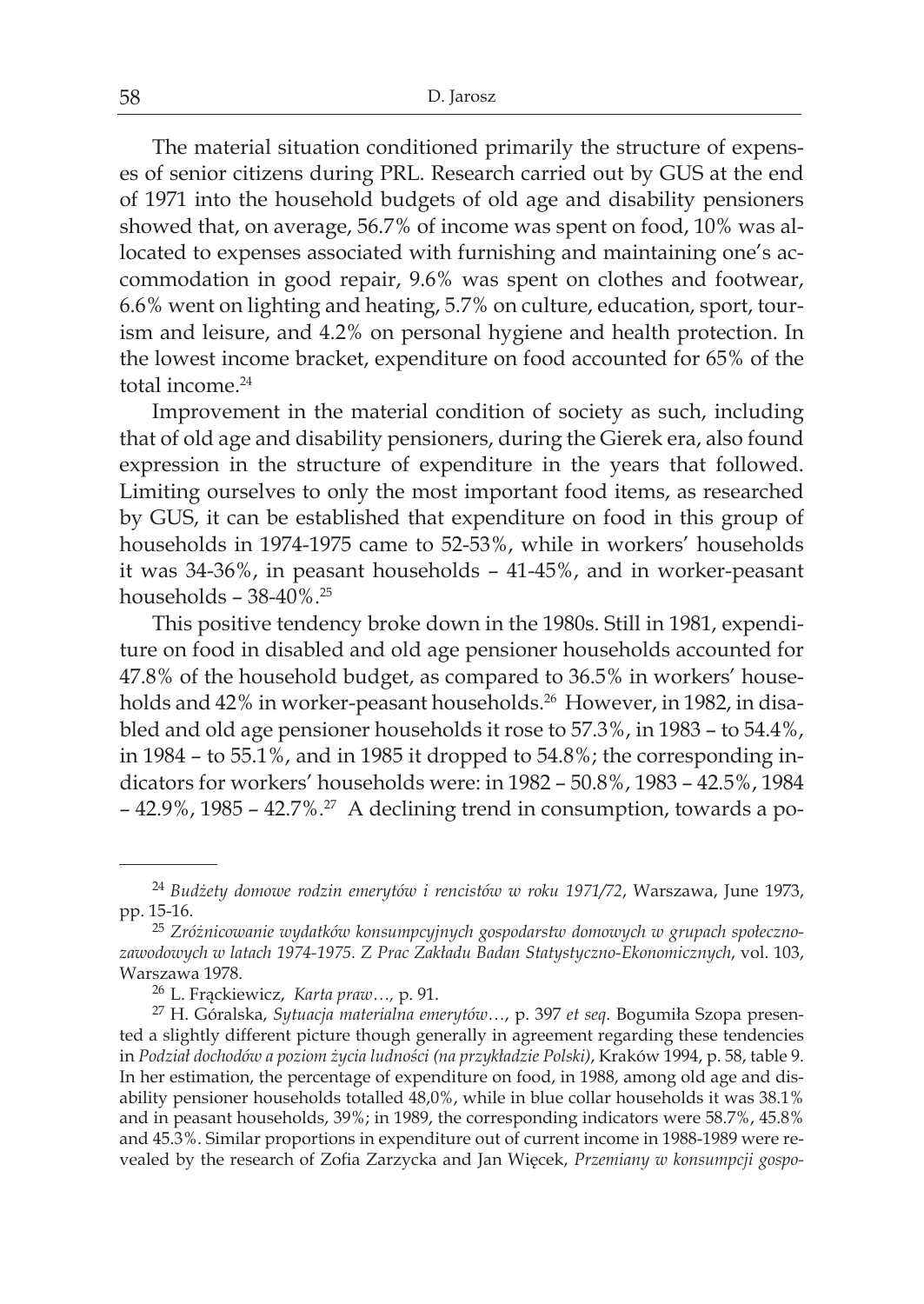sition of securing the bare essentials – which, in the first place, was driven by rising food prices - occurred during periods of economic crisis.<sup>28</sup>

The scale of poverty expressed in these estimates induced people to seek additional cheap sources of food. For this reason, as indicated by research results into life styles, in the years 1974-1982, income from cultivated allotments increased in pensioner households nine-fold, and in workers' households, fivefold. Their share in general revenues increased in the first group from 2% in 1974 to 4.3% in 1982, and in the second group – from 1.4 to 1.7%. In 1982, the share of home-grown produce from allotments in food expenditure came to about 10% in old age pensioner households and 5.3% in workers' households (with the rider that in old age pensioner households whose members had not completed their primary school education, the figure was 20%). At the same time, 17.4% of pensioner households and 16% of workers' households declared they bred animals for personal consumption.<sup>29</sup>.

The necessity of allocating such a large part of income to food fuelled the need to make savings elsewhere. For this reason, older people had problems in buying clothes and footwear. The only research that I am aware of dedicated exclusively to this problem was carried out in 1973 by GUS and the Institute of Internal Trade (based on a sample of households which included old age pensioners) revealed that old men on average owned 6.7 shirts, 2.4 suits, 2 pairs of trousers, and 1.9 jumpers, while women had 4.8 dresses, 4.3 blouses, 2.8 pairs of trousers, 2.1 jumpers, and 1.9 suits. Concerning heavy garments (coats, jackets), men and women owned one item per person. The average Polish old age pensioner had two

*darstw domowych w Polsce w okresie transformacji (w latach 1988-1992)*, Łódź 1996, p. 50, attachment 11.

<sup>28</sup> L. Beskid, *Ekonomiczny i społeczny…*, pp. 23-24; R. Milic-Czerniak, *Adaptacja konsumentów do warunków kryzysu ekonomiczno-społecznego w pierwszej połowie lat osiemdziesiątych*, [in:] L. Beskid (Ed.), *Warunki i sposób życia – zachowania przystosowawcze w kryzysie*, Warszawa 1989, pp. 118-121.

<sup>29</sup> P. Gliński, *Ekonomiczne aspekty życia codziennego*, [in:] A. Siciński, ed., *Style życia w miastach polskich*, Ossolineum 1988, p. 286; R. Milic-Czerniak, *Sposoby ochrony wzorów konsumpcji w miejskich gospodarstwach domowych w okresie kryzysu*, [in:] L. Beskid (Ed.), *Warunki życia i potrzeby społeczeństwa polskiego 1982: raport z badania*, Warszawa 1984**,** p. 68. Somewhat different estimates have been made by Kazimiera Guraj-Kaczmarek and Zofia Zarzycka (see *Dochody ludności w starszym wieku w Polsce na podstawie budżetów gospodarstw domowych*, [in:] *Wybrane uwarunkowania i konsekwencje procesu starzenia się ludności Polski*, Warszawa 1987, pp. 100-101). In their estimation, income from a cultivated plot in 1980 constituted 3.1%, in 1981 it was 3.8%, in 1982 – 4.6% and in 1983 – 7.3% of their total income in those years.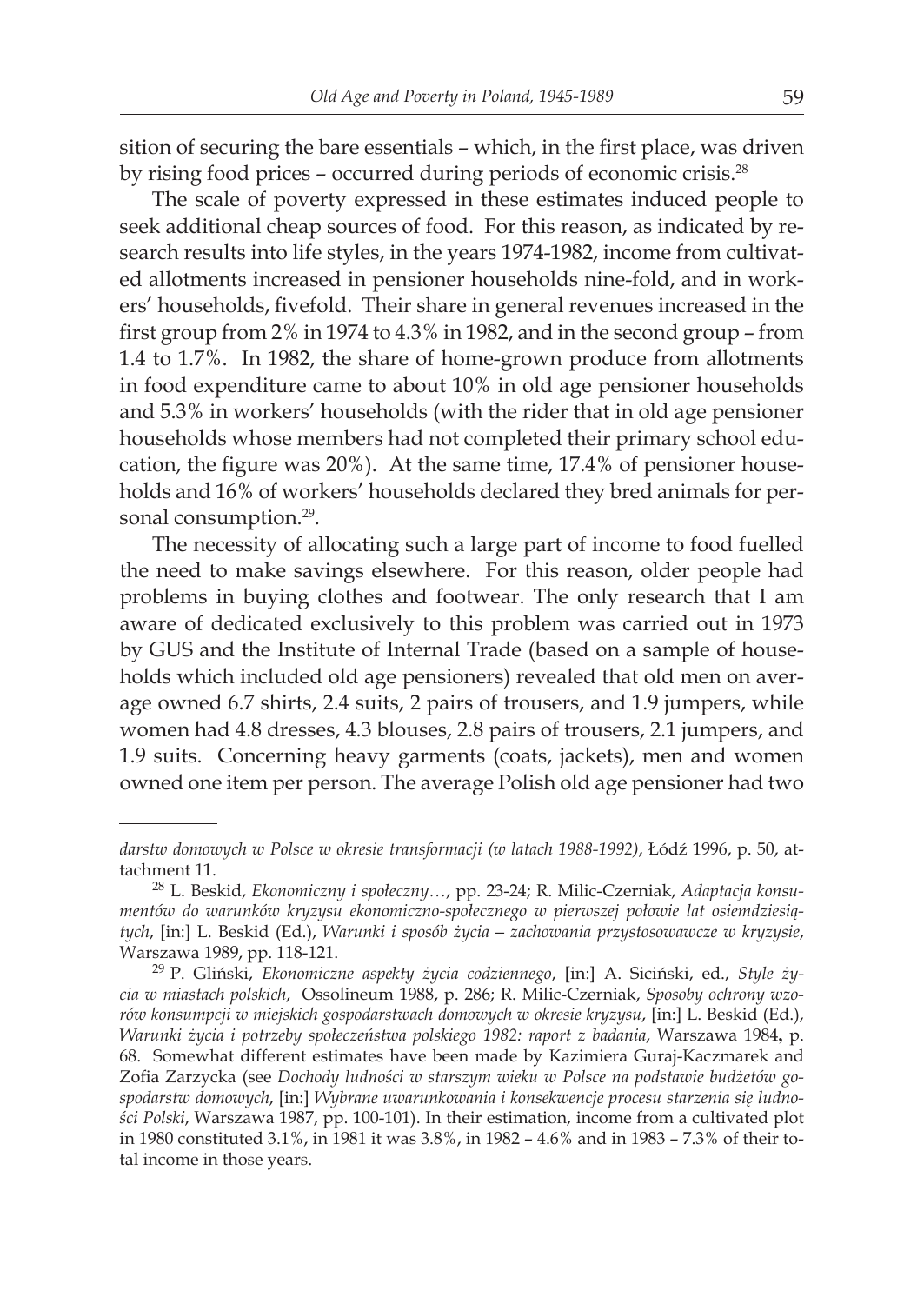|                                                    | total | Towns      | Countryside |
|----------------------------------------------------|-------|------------|-------------|
| Persons of 65 years of age<br>and over (in '000s). | 3512  | 1793       | 1719        |
| In housing equipped with                           |       | Percentage |             |
| Water mains                                        | 54.4  | 80.7       | 27.0        |
| Toilet                                             | 37.3  | 60.8       | 12.8        |
| Bathroom                                           | 36.2  | 54.4       | 17.1        |
| Central heating                                    | 25.4  | 39.2       | 11.0        |
| Hot water                                          | 31.8  | 47.3       | 15.7        |
| Gas                                                | 39.5  | 62.6       | 15.3        |

Table 2. Installations in elderly people's housing (65+) in 1978

Source: AAN, Rada ds. Ludzi Starszych, Inwalidów i Osób niepełnosprawnych (Council of Elderly People, Invalids and Disabled People) 1/44; D. Kozińska, *Warunki mieszkaniowe seniorów (Housing conditions of senior citizens)*, [in:] "*Ludzie starsi w Polsce, ich warunki i potrzeby*", materials form conference organised by the Work Problems and Social Policy Committee of the Polish Academy of Arts and Sciences (PAN) and the Institute of Labour and Social Policy, Warsaw, 12 May 1982, pp. 287-298.

pairs of shoes at the most.<sup>30</sup> Of course the numbers varied based on the type of household pensioners they belonged to. Nonetheless, the averages provide a clear picture of the day-to-day hardships of old people.

The poverty of elderly people also meant that they lived in worse conditions, as was already revealed by research in the 1960s. In the 1970s and 1980s, elderly people's housing standards, including the furnishings of their accommodation, improved. This can be deduced if only by reference to the general census of 1978.

However, indicators regarding standards in fixtures and fittings were lower than for the population in general. In towns, the proportion of the population aged fifteen or more having in their homes mains water, a bathroom and central heating was respectively 8.3, 16.1 and 17.0 higher than in the homes of senior citizens. Moreover, it is worth adding that in 1978, about three quarters of the general number of households headed by people aged sixty five or over had at their disposal self-contained housing accommodating only one household, while one quarter had to share their utility accommodation facilities with other households.<sup>31</sup>

<sup>30</sup> *Charakterystyka dochodów i stan posiadania odzieży i obuwia osób pobierających emeryturę*, Warszawa, April 1974, *Informacje GUS. Materiały statystyczne*, pp. 24-26.

<sup>&</sup>lt;sup>31</sup> AAN, Rada ds. Ludzi Starszych, Inwalidów i Osób niepełnosprawnych (Council of Elderly People, Invalids and Disabled People) 1/44; D. Kozińska, *Warunki mieszkanio-*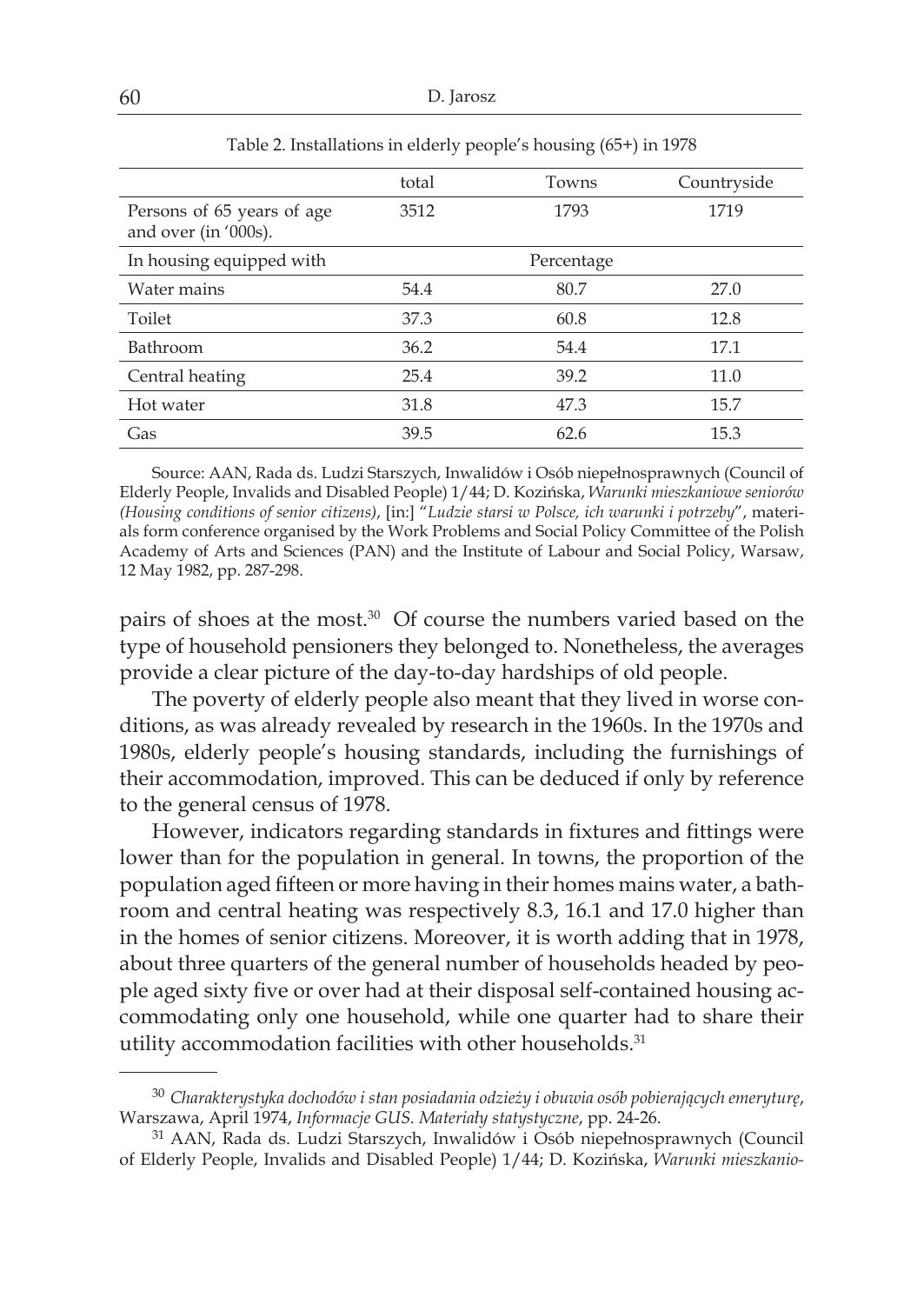According to research findings in 1985, 99% of elderly people's households were connected to the power grid; 74% had mains water (in this, peasant households – 46.9%, old age and disability pensioners – 80.1%); 39.5% had central heating (24.4% and 40.3%); 72.7% had their own kitchen sinks (44.6% and 77.8%); 60.5% had their own indoor toilets (31.3% and 65,7%); 54.4% had their own bathrooms (32.7% and 56.2%); 55.1% were connected up to gas mains (25% and 60.7%); and 14.4% had telephones (3.3% and 17%). The most well off households in terms of furnishings were, in every respect, those of elderly people classified as white collar workers.

A further factor impacted on housing comfort levels: in 1984, every third household lived in accommodation built before 1945, but every second one of these pre-war housing units was occupied by older people.<sup>32</sup>

Research in the late 1970s also revealed that the feeling of pauperisation in old age was the root-cause of elderly people becoming more distant with their friends and unwilling to make new contacts. Their social worlds were shrinking as a result, frequently being restricted to their closest family members. When family relations deteriorated or were made difficult due to drifting apart, there remained the dominant and increasingly oppressive feeling of isolation which, not infrequently, was linked to abject poverty.<sup>33</sup>

# OLD AGE AND POVERTY – THE VIEW FROM BELOW

How do old age and poverty show up in source materials in relation to specific individuals who experienced it? Besides the earlier mentioned letters, there is much interesting information on the subject to be found in

*we seniorów (Housing conditions of senior citizens)*, [in:] "*Ludzie starsi w Polsce, ich warunki i potrzeby*", materials form conference organised by the Work Problems and Social Policy Committee of the Polish Academy of Arts and Sciences (PAN) and the Institute of Labour and Social Policy, Warsaw, 12 May 1982, pp. 287-298; for estimated figures on this topic for 1972, see *Analiza wyników jednorazowego badania ankietowego warunków bytu ludności (Dochody. Warunki mieszkaniowe. Wyposażenie gospodarstw domowych w przedmioty trwałego użytkowania) 1972 r.*, Warszawa, June 1975, pp. 60-66.

<sup>32</sup> D. Kozińska, A. Lutostańska, *Gospodarstwa domowe prowadzone przez osoby w wieku 60 lat i więcej oraz ich warunki mieszkaniowe (w latach 1978 i 1984)*, [in:] *Warunki życia i problemy…,* pp. 445-453.

<sup>33</sup> H. Balicka-Kozłowska, *Sytuacja życiowa…*, pp. 23-24.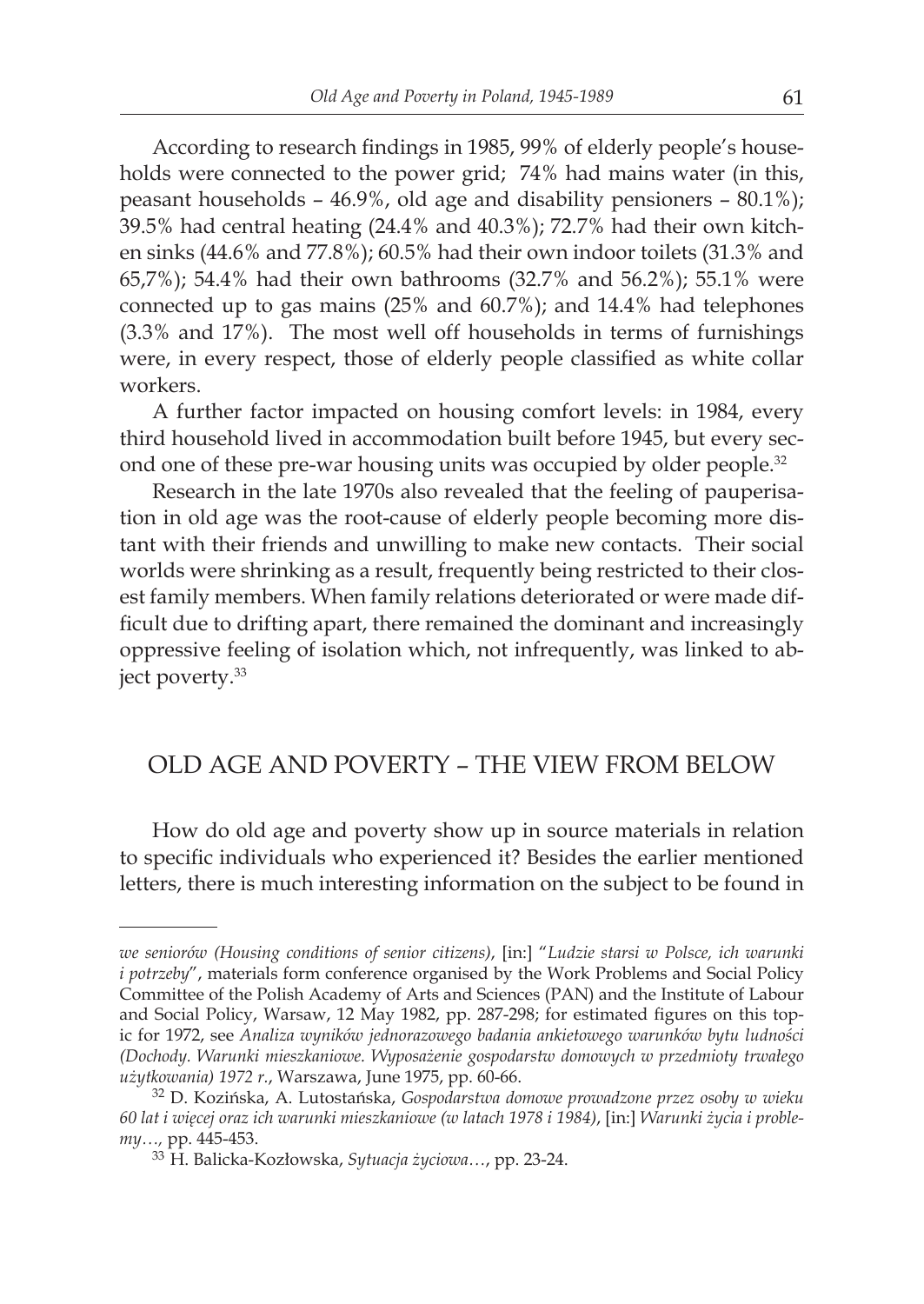the mass media. This source is particularly significant for the immediate post-war period because of the dearth of any other reliable sources on the difficult material situation of old people. Their fate became one of the featured topics of Polish journalism after 1956.

What are the most important contexts of perceiving poverty in old age in these types of popular communications?

#### MAKING THE PUBLIC AWARE OF THE POVERTY

Above all, from the 1940s, there are letters and press commentaries whose authors justified why their income (disability pension, retirement pension, earnings) was insufficient to assure them a bare minimum existence. Usually, to give credence to their arguments aimed at highlighting their degree of poverty, they enumerated the items in their household budgets in minute detail.

A text published in the periodical *Emeryt* (*Pensioner*), published by the Regional Union of Pensioners in Poznań in April 1947, could serve as an example of such public reportage. It spoke of the difficulties of even those families with increased benefits at the time (up to 2000 zlotys) in making ends meet. A letter to the editor from Gdynia containing information about the cost of living for two people, that is a pensioner and his wife, was used to illustrate the predicament. The calculation contained the following items: rent (one room plus the use of a shared kitchen) – 200 zlotys, services and utilities (water, gas, caretaker, chimney sweep etc.) – 200 zlotys, heating – 250 zlotys, electricity – 100 zlotys; food ("life"): bread 480 zlotys, potato soup (30 X 2) -1800 zlotys, tea substitute – 200 zlotys, sugar 2 kg – 360 zlotys, laundry – 500 zlotys, soap – 100 zlotys, cotton, needles and thread – 100 zlotys, medicine – 200 zlotys, matches – 90 zlotys, hairdresser and other sundry expenses – 75 zlotys. Total – 4555 zlotys. The editor summed up this total by saying: "The editors apologise to the author for deleting from his computation the items concerning expenditure on cigarettes and newspapers because a pensioner does not have to either smoke or read newspapers."34

In that letter of 1947 Zygmunt Wiśniowski wrote: "One of my old pensioner friends, who had worked for 36 years in the finance department (at

<sup>34</sup> *Listy z kraju. Gdynia*, Emeryt, Nr 8 / 1947.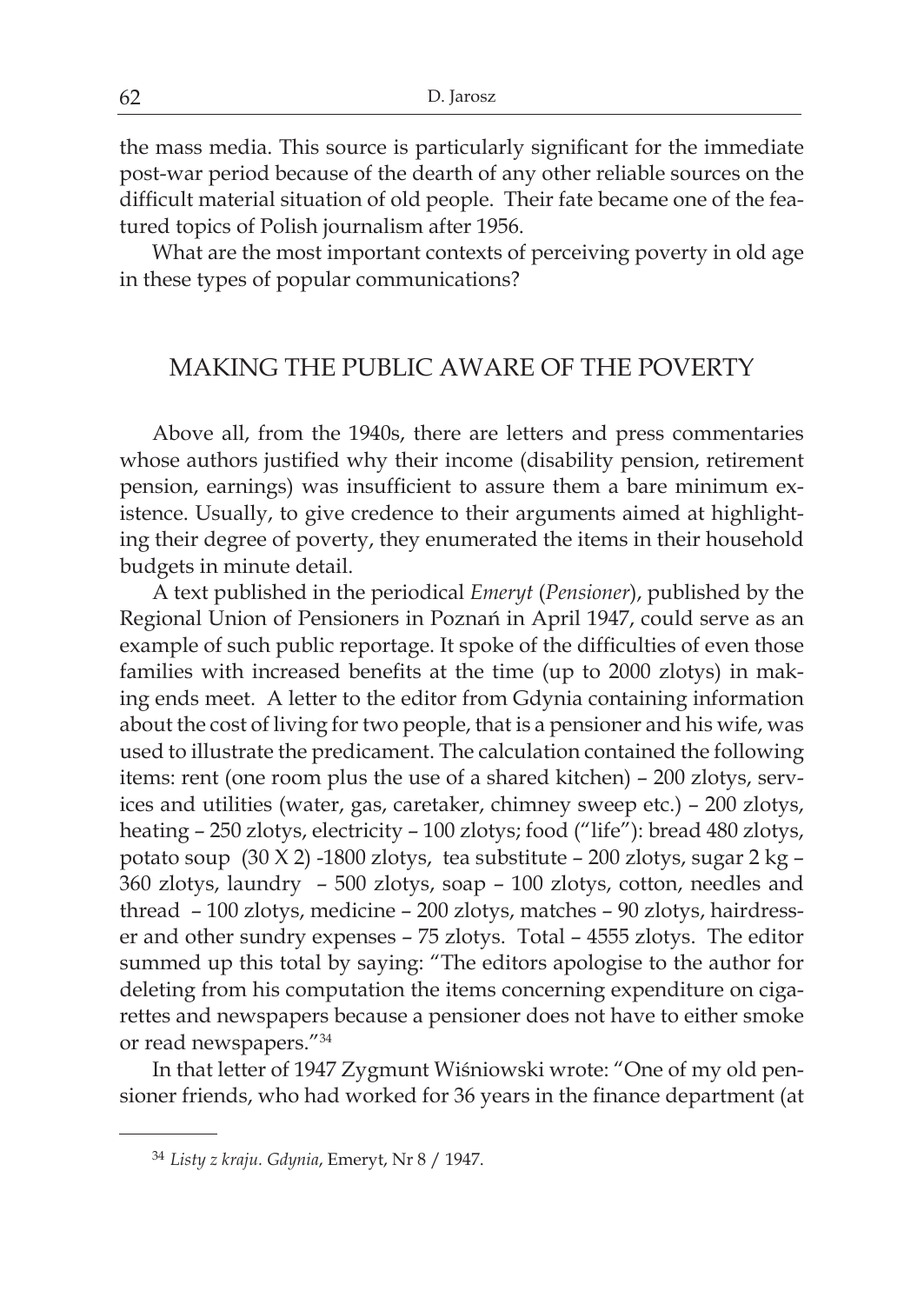VII grade) so conscientiously and diligently that he could serve as an example for others, told me wistfully in a conversation we had in response to my remark that he had wasted away a good deal. That was because for a number of years he has been living only on bread, potatoes and unsweetened tea or milk, because he cannot afford anything else. He is a lonely bachelor; he lives at his acquaintances who, out of the kindness of their hearts, let him have a room in their house at a minimal pre-war rent rate. Despite being 70, he would still like to work, e.g. as an accountant in some enterprise, but who today would employ an older person when younger ones are preferred. What a terrible fate in the final years of one's life!"35

This mode of presenting the scale of material destitution, by enumerating the basic items of the household budget, also frequently appeared later in the correspondence of old age and disability pensioners addressed to the authorities after each successive reform of the national insurance system. For example, in January 1956, Polish Radio received a letter signed "Pensioners" (which often lacked a postal stamp) whose authors wrote:

Sated and well-clothed Comrades. Give us something to eat. Do you know that destitute people are living next to you who are perishing because of malnutrition, hunger, destitution and cold? It is pensioners who have worked for almost the whole of their lives. Is there anyone who might show concern that, out of this derisory retirement pension of 200 or 300 zlotys, they have insufficient means to buy themselves potatoes or fuel for the winter or something warm? A jumper costs two months' pension. And shoes? Do you know that there are people who never eat meat, eggs, milk, cheese or fruit? That, as the year is long, public holidays or no, evenings and mornings, it's bread with black coffee, and at noon it's potatoes or gruel and borsch. That's every day, whole years at a stretch. Where is this social justice or care for fellow man? Before the war, Austria and Poland guaranteed pensioners a comfortable and secure old age, while the People's Republic increased pensions by 10 or 20 zlotys over two years ago. What was that supposed to be, some sort of joke? For the love of communism, give us food. We do not organise demonstrations and street riots; thus no one knows about our hunger and destitution, and there are people who earn so much that they do not know what to do with their money. Maybe the philanthropy of society could help the destitute if the people's state does not want to or cannot do so. Take pity, or herd us into a field and put an end to us. That would be a humanitarian act.<sup>36</sup>

To be sure, it seems that this type of message, countenancing extreme deprivation in food and clothing, did appear in source documents to the

<sup>35</sup> Z. Wiśniowski, "*Emeriti*", Emeryt, Nr 6 / 1947

<sup>36</sup> Archiwum Dokumentacji Aktowej TVSA (further: ADA), Komitet do spraw Radiofonii "Polskie Radio". Biuro Listów {"Polish Radio" Committee – Editors Office] (further: PR), 1050/15, bulletin no. 23, 19 April 1956.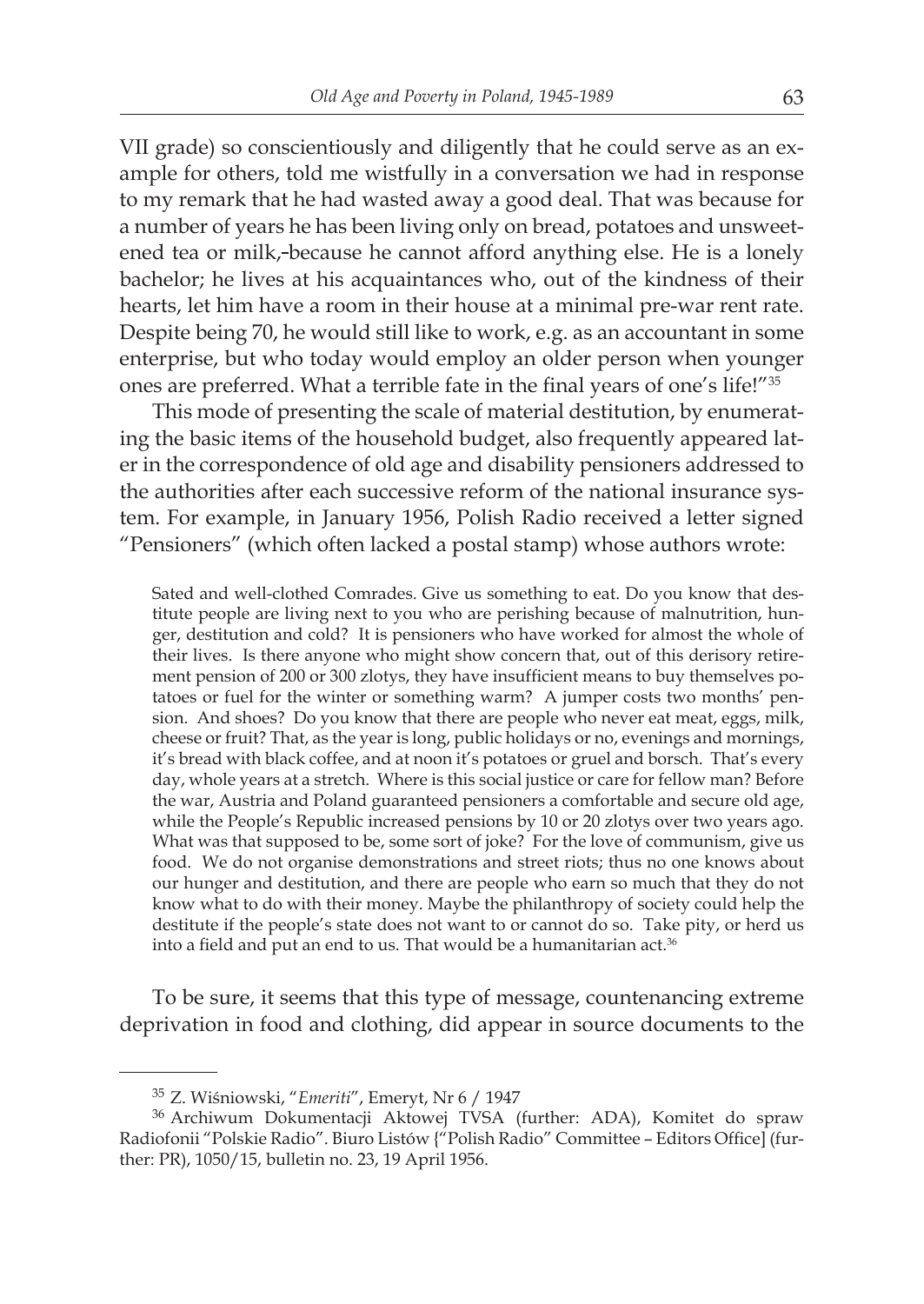end of the period under analysis, but the incidence of drastic descriptions of destitution in old age was reduced in the 1970s and 1980s. This could have stemmed from an improvement in the material situation of senior citizens in PRL, though this requires additional research.

#### OLD AGE POVERTY IN THE COUNTRYSIDE

The pictures of old age poverty presented above concerned old age and disability pensioners in urban areas. However material destitution also affected the elderly in the countryside. Their situation was particularly difficult up to the moment of universalisation of the system of retirement and disability pensions for farmers (in exchange for signing over their land to the state or their beneficiaries), which occurred at an accelerated rate as from the end of the 1970s.

Up to then, the most frequent traditional form of social security for old farmers in the countryside was a personal maintenance contract for life, regulated before the war by the Code of Obligations of 1933, and after the war, by the Civil Code of 1964. It consisted of the owner of a farmstead – the would-be "annuitant" – obliging himself to transfer his right of ownership to another person in exchange for being maintained for life. Such a contract was usually signed between family members, in the form of a notarial deed (otherwise it was legally null and void), and it contained a detailed list of the obligations to be undertaken by the farmstead's purchaser. However, if no obligations were specified in the contract, it was taken to mean that the purchaser was obliged to accept the "annuitant" into his household, house him, clothe and feed him, and assure him of help and care in time of illness. Upon the death of the "annuitant" the contracting party had the duty to organise the "annuitant's" funeral in accordance with the local custom.37

In practice, "lifetime maintenance contracts" were breached as a matter of course. It is estimated that in the 1970s about 50% of the lifetime maintenance contracts were not honoured, which found reflection in court claims concerning arrears in benefits.<sup>38</sup> This became the topic of harrow-

<sup>37</sup> E. Spirydowicz, *Ziemia i prawo*, Warszawa 1977, pp. 107-110; A. Oleszko, *Rola umów w stosunkach wiejskich w świetle praktyki sądowej i notarialnej*, Warszawa 1988, pp. 25-27, 46, 72, 76.

<sup>38</sup> B. Tryfan, *System emerytalny w opiniach ludności wiejskiej*, Warszawa 1978, p. 6.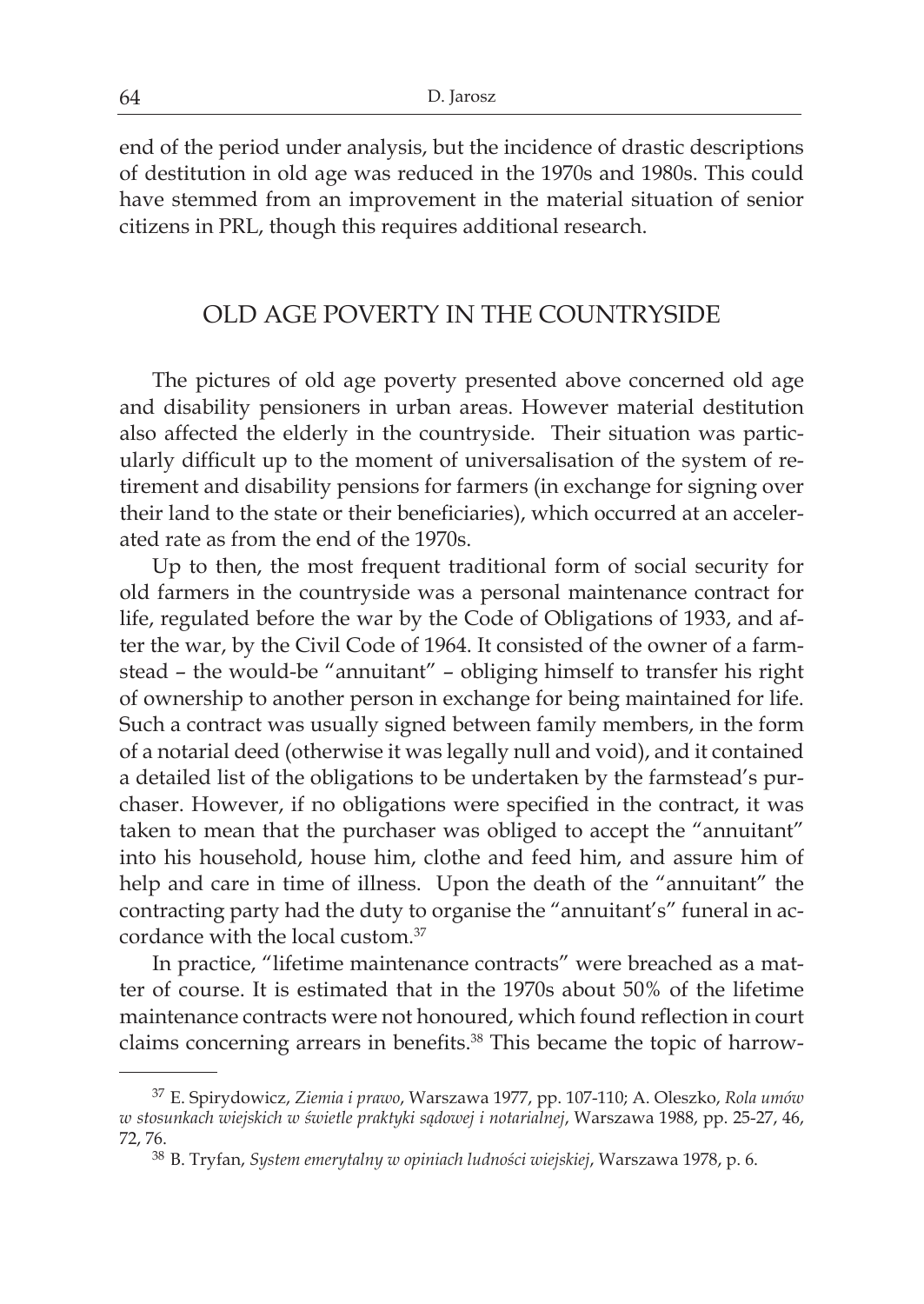ing reports.39 In one of them, titled "Łaskawy chleb" ("Gracious Bread", of 1969), placed in the volume *Ziemia i ludzie*, its author – Barbara Tryfan, wrote that "an old man… like of more than 200 years ago, so as not to die of hunger, usually signs his land over to his children and looks to them for their grace and favour in return. All too often, this is not "gracious bread", because in all district courts, one can find scores of cases involving old people deprived of the means to live, seeking maintenance from their children. One can find documents in bailiffs' records showing that court rulings were frequently disregarded and old people did not receive the maintenance due to them. Frequently, even previously good children changed radically after receiving a legacy."<sup>40</sup> She wrote in the same volume: "Lying in wait for a parental legacy, and disputes on the division of a household between siblings, frequently lead to very acute conflicts with simply tragic epilogues. On the other hand, parents afraid of a takeover in exchange for the promise of maintenance for life, hold on to their rights of ownership for dear life, even if that is against the interests of the household."41

B. Tryfan quotes numerous examples of such conduct. Here is one particularly drastic example: "The claimant had signed over her plot of land to her son with the reservation of lifetime maintenance benefits. But her son did not want to cultivate it, and after a certain time he passed on the plot to a married couple along with the mother of course, who was part of the inventory, as it were. After a certain time, that couple also changed their minds and passed on the farmstead to another couple, obviously along with all the encumbrances, that is chiefly the mother of the respondent. In the space of a few years, this old lady, aged 93, 'changed her owner' three times, passing from hand to hand like an obtrusive chattel. Finally, the buyers failed to discharge their obligations, and the old lady simply suffered hunger."<sup>42</sup>

The author of these reports also came across instances of crimes committed due to disputes over land. One of these dramas was played out in the district of Nowy Targ: "The point was to accelerate the transfer of ownership of land by Aniala R., the mother, to her daughters and son-in-law. Possessed by the desire to own the land which legally still belonged to

<sup>39</sup> See, among others, the volumes of: *Konflikt na wsi: reportaże*, Warszawa 1980; J. Grabowicz *Pejzaż wiejski z Temidą*, Warszawa 1965.

<sup>40</sup> B. Tryfan, *Ziemia i ludzie*, Warszawa 1971, p. 72.

<sup>41</sup> Ibidem, p. 74.

<sup>42</sup> Ibidem, p. 80.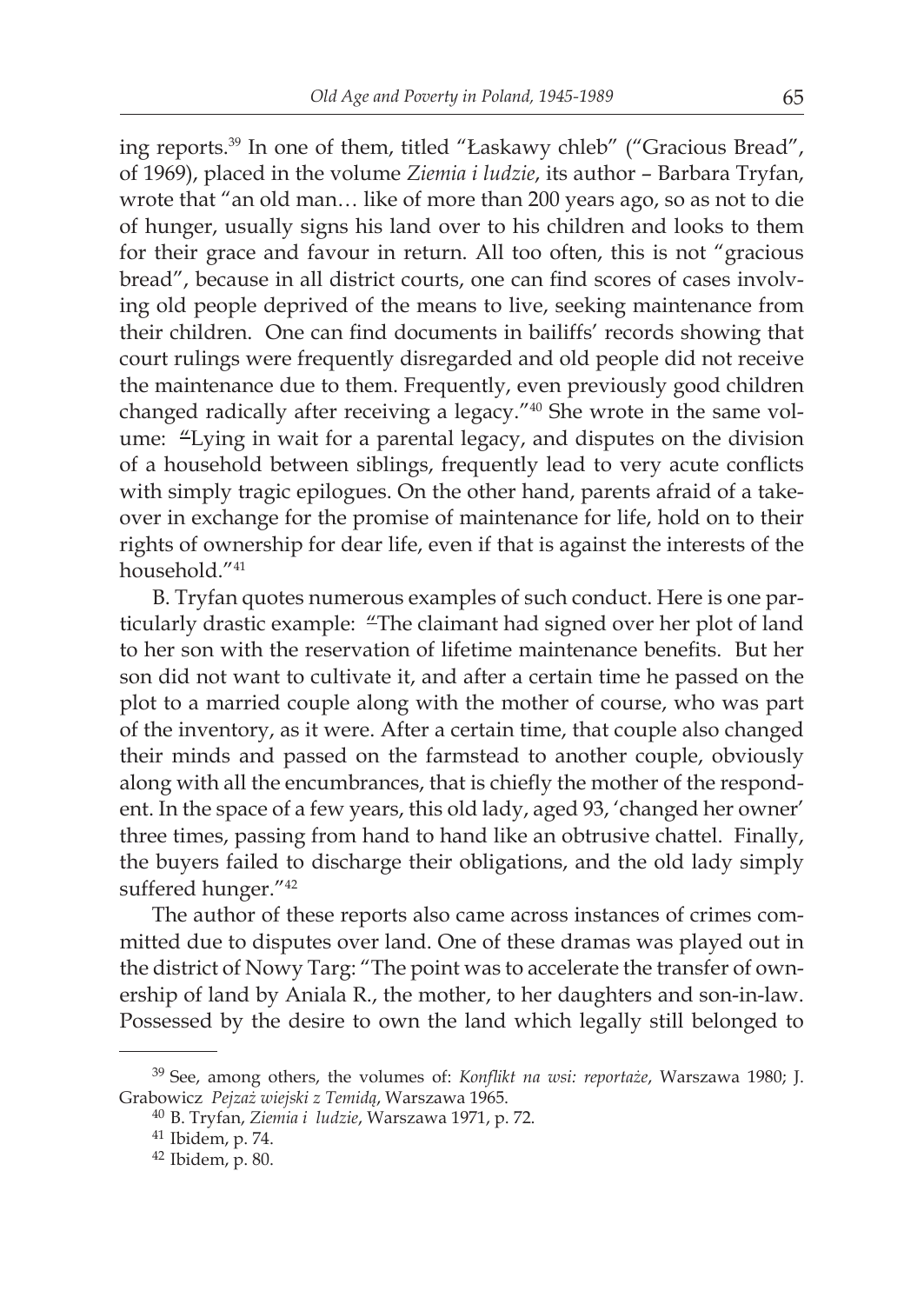Aniela R., all four members of the family (i.e. her daughters, husband and son-in-law) took pains to besmirch her name in the village." They offered a neighbour 10 000 zlotys to kill her. When he refused, they asked for his proxy in finding someone who would. He found Władysław P. "(who) lay in wait in the evening by the footbridge which was to be crossed by Aniela R. and to kill her on the spot with an axe. After that he returned home where he prayed long and earnestly that the dead woman would not come to haunt him at night. And thus, in the hope of receiving their acres quicker, which they had the use of anyway, the mother was killed."43 Another crime caused by a dispute over the ownership of a farmstead in Luszawa, in the province of Lubelskie, was described by Józef Grabowicz.<sup>44</sup>

What is characteristic is that the Polish press of the 1960s was brimful of drastic stories of this type. Did similar cases not occur in later years? Most certainly they did, but it seems that the more universal reach of disability and old age pensions had a telling ameliorative effect on the tensions and conflicts engendered by older people seeking to secure their material basis for existence.

# OLD AGE, POVERTY AND LONELINESS

The extant reports which attempted to record individual fates of PRL senior citizens, evinced yet another motif, which is linked to the feeling of poverty. It was the effect of two basic factors at play. On the one hand, the social security system caused a sharp decline in income stemming from enforced or voluntary retirement. On the other hand, there was a consumerist ratchet effect of a kind, namely the universal psychological mechanism whereby people, irrespective of the fluctuation in their income, tried to maintain their earlier attained level of consumption. When that became impossible, the common reaction was gradual reclusion and the limitation of social contacts. Elderly people, frequently not out of their own choice, became "family-centric". Family contacts, from the psychological point of view, played an ever more important role. At the same time, the enormous scale of various post-war migrations made family contacts more difficult to maintain. In such conditions, the most important "social ailment"

<sup>43</sup> *Ziemia i ludzie*, [in:] B. Tryfan, *Ziemia…,* p. 156.

<sup>44</sup> J. Grabowicz, *Starość*, [in:] *Pejzaż wiejski…*, pp. 159-172.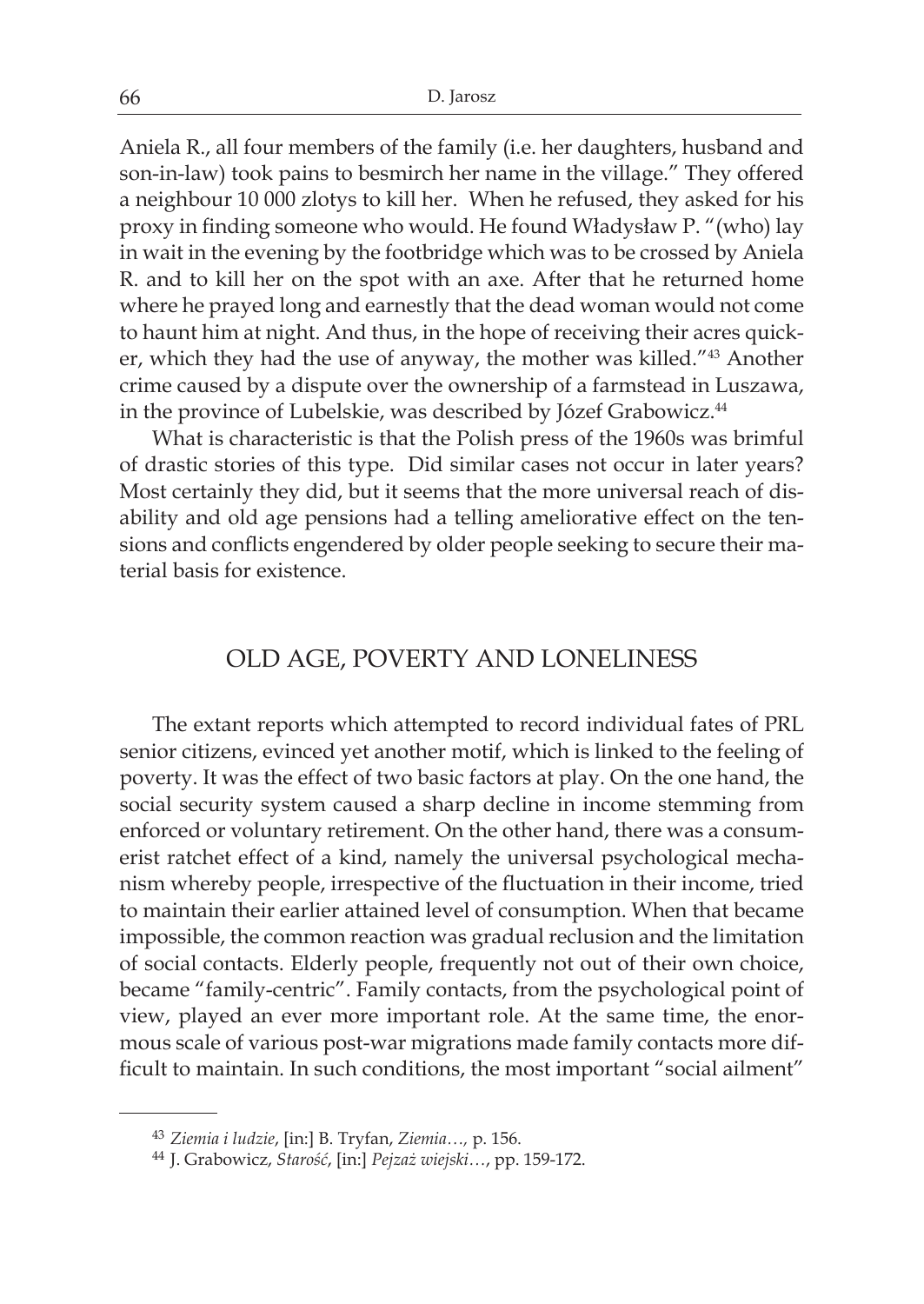of elderly people was loneliness which increased with the death of one's spouse. To be sure, this was confirmed by some of the earlier quoted research studies, but its linkage with the material degradation of senior citizens was not analysed in any greater depth.

And in this case too, PRL journalism allowed an upclose view of events. By way of example, at least one report, penned by Jerzy Lovell, might be worth quoting. His heroine was "an old woman with matches" – named Regina, residing in a block of flats in Nowa Huta, who was prematurely widowed. She could not move to her daughter in Olsztyn due to the cramped housing conditions that prevailed there. Her meagre pension meant that in winter, because she could not afford coal, she hardly ever heated her flat and spent the freezing period in bed almost all of the time. Other neighbours took no interest in her; they did not acknowledge her and treated her as "something inferior". The author ended his report by writing that:

As I left, I imagined Regina, wrapped in a thick rustic shawl, a leftover from years long past, going out onto her balcony to look enviously on the family travails that were being played out in the brightly lit windows. There, behind the windows, it is warm, bright and bustling. People unite in love, work, and duties; they would give others a piece of themselves and in return get a piece of someone else. Here, on the balcony, it is terrifyingly cold and empty.<sup>45</sup>

This heartrending 1960s picture of lonely old age can be supplemented if only by the reports depicting the dramatic fate of the charges of the careers of the social services that were set up at the time.<sup>46</sup>

# CONCLUSIONS

Such commentaries on the interdependence between old age and poverty in Poland in the years 1945-1989 allow one to formulate several general conclusions.

Research into this problem area to date is insufficient, being concentrated chiefly (though not exclusively) on analyses of the material situation of old age and disability pensioners which stemmed from the needs

<sup>45</sup> J. Lovell, *Staruszki z zapałkami*, [in:] J. Lovell, *Bunt brzydulek : reportaże*, Warszawa 1965 , p. 88 et seq.

<sup>46</sup> *Opiekunowie*, [in:] B. Tryfan, *Ziemia…*, p. 99 et seq.